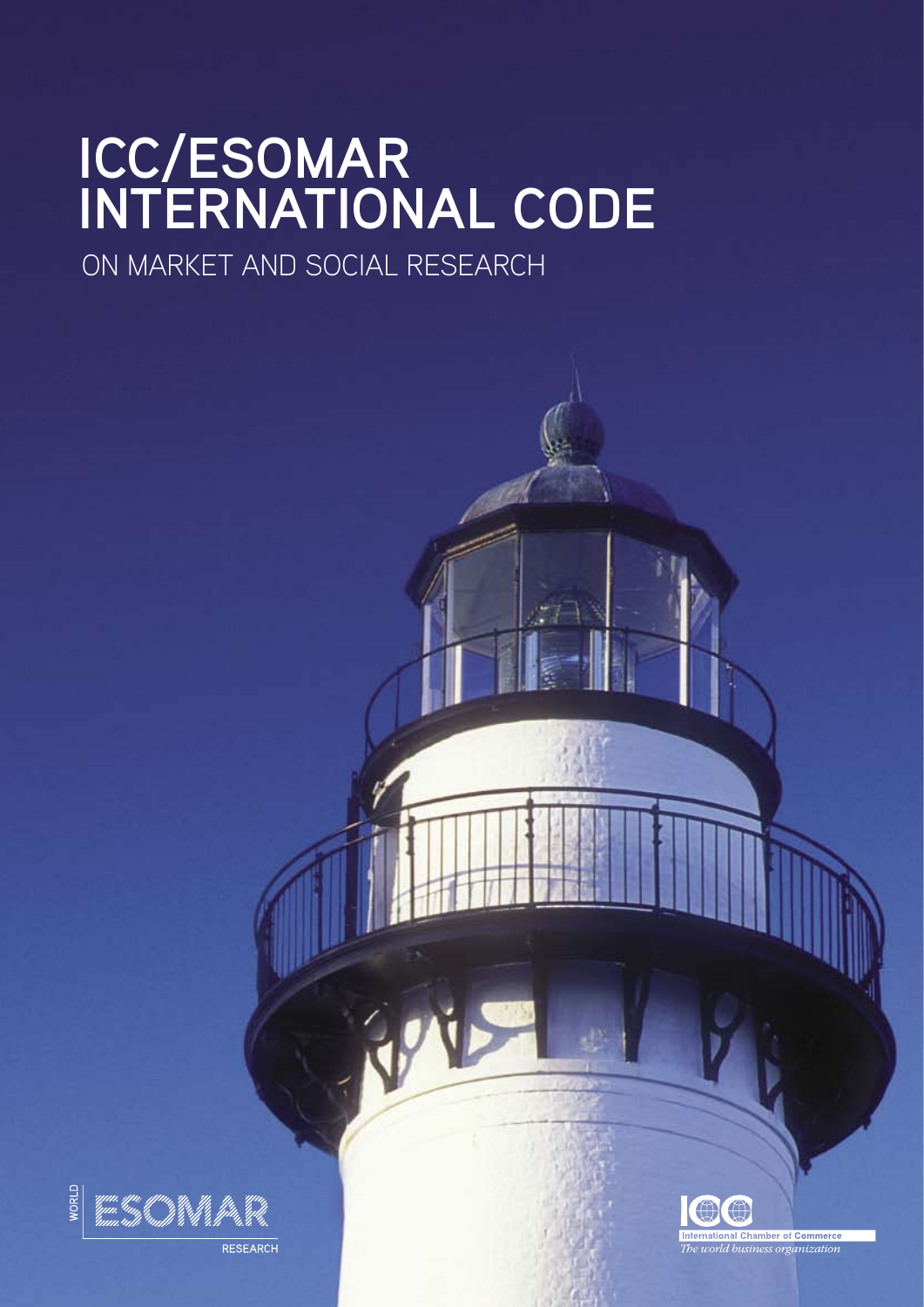All ESOMAR codes and guidelines are available online at www.esomar.org All ICC codes and guidelines are available online at www.iccwbo.org

## Last revised December 2007

© 2008 ICC/ESOMAR. All rights reserved. No part of this publication may be reproduced or copied in any form or by any means, or translated, without the prior permission in writing of ICC (International Chamber of Commerce) or ESOMAR. The ICC/ESOMAR International Code was drafted in English and the English text is the definitive version.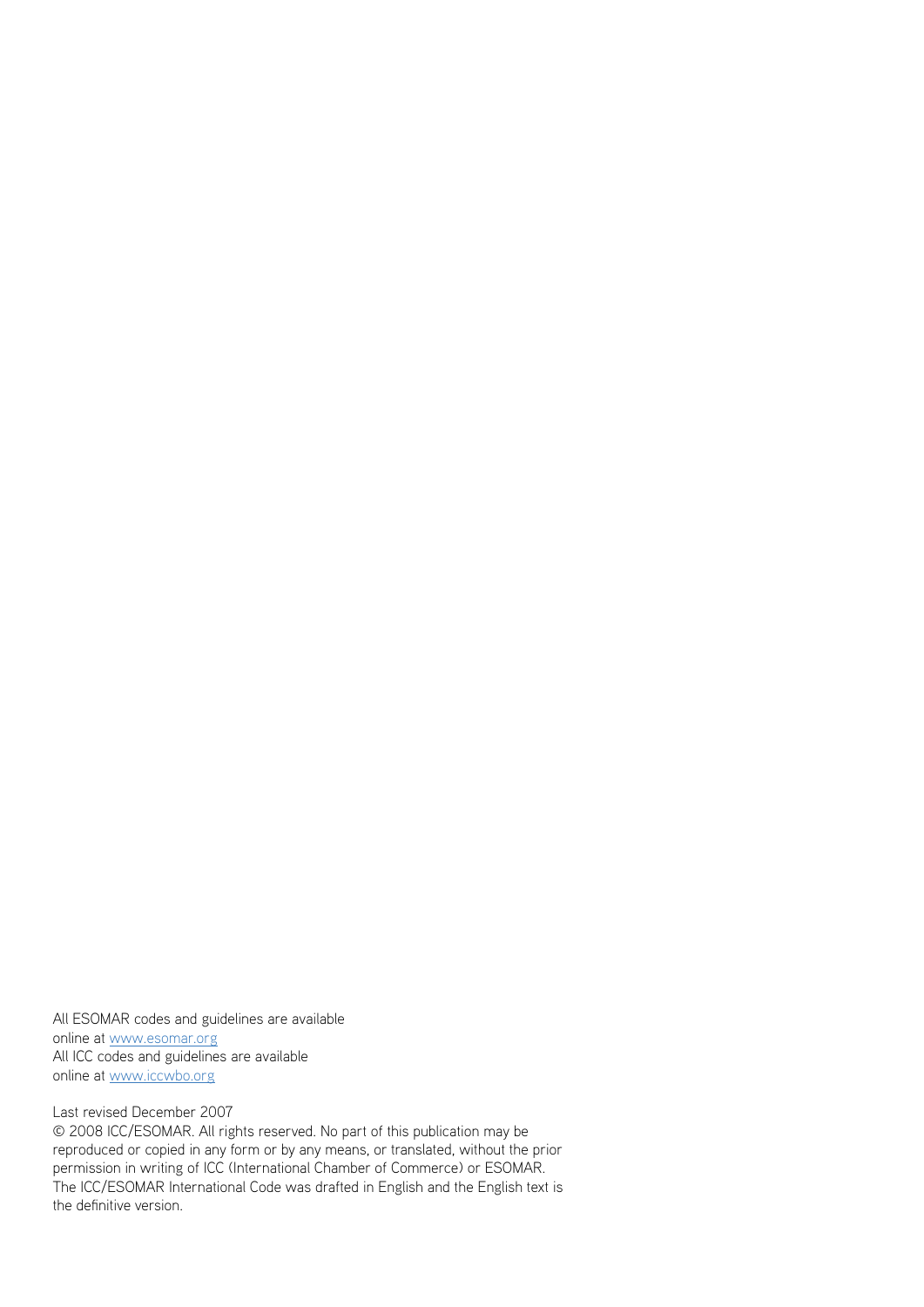## **LANGUAGE VERSIONS**

- **[ICC/ESOMAR INTERNATIONAL CODE OF MARKET AND SOCIAL RESEARCH](#page-3-0)  2**
- **[CODE INTERNATIONAL ICC/ESOMAR DES ETUDES DE MARCHE ET D'OPINION](#page-10-0) 9**
- **[ICC/ESOMAR INTERNATIONALER KODEX FÜR DIE MARKT- UND SOZIALFORSCHUNG](#page-18-0) 17**
- **[CÓDIGO INTERNACIONAL ICC/ESOMAR PARA LA INVESTIGACIÓN SOCIAL Y DE MERCADOS](#page-26-0) 25**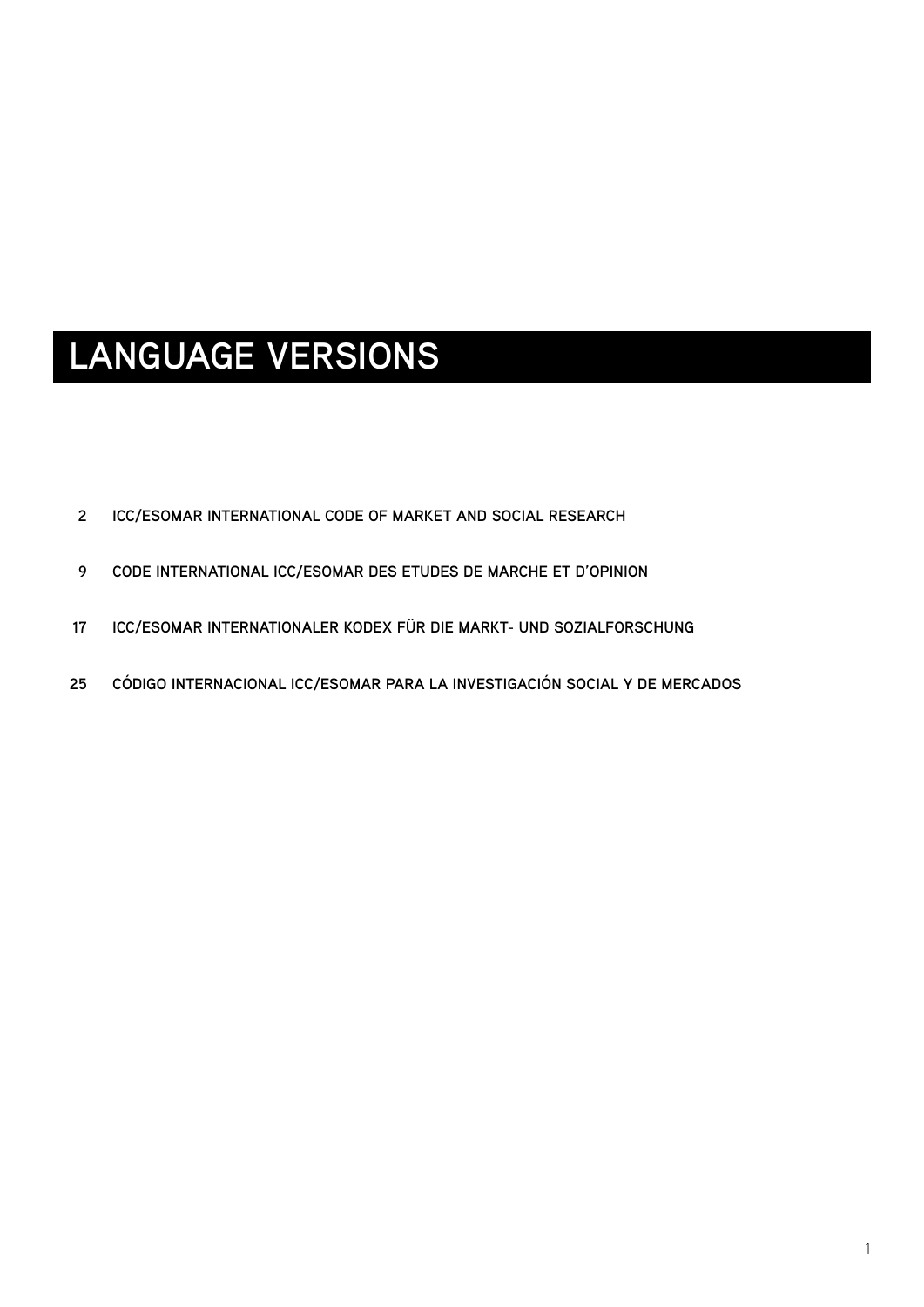# <span id="page-3-0"></span>**ICC/ESOMAR INTERNATIONAL CODE ON MARKET AND SOCIAL RESEARCH**

## **Contents**

- **[INTRODUCTION](#page-4-0)  3**
- **[PURPOSE OF THE CODE](#page-5-0) 4**
- **[KEY FUNDAMENTALS](#page-5-0) 4**
- **[SCOPE OF THE CODE](#page-5-0) 4**
- **[INTERPRETATION](#page-6-0) 5**
- **[DEFINITIONS](#page-6-0) 5**
- **[ARTICLES](#page-6-0) 5**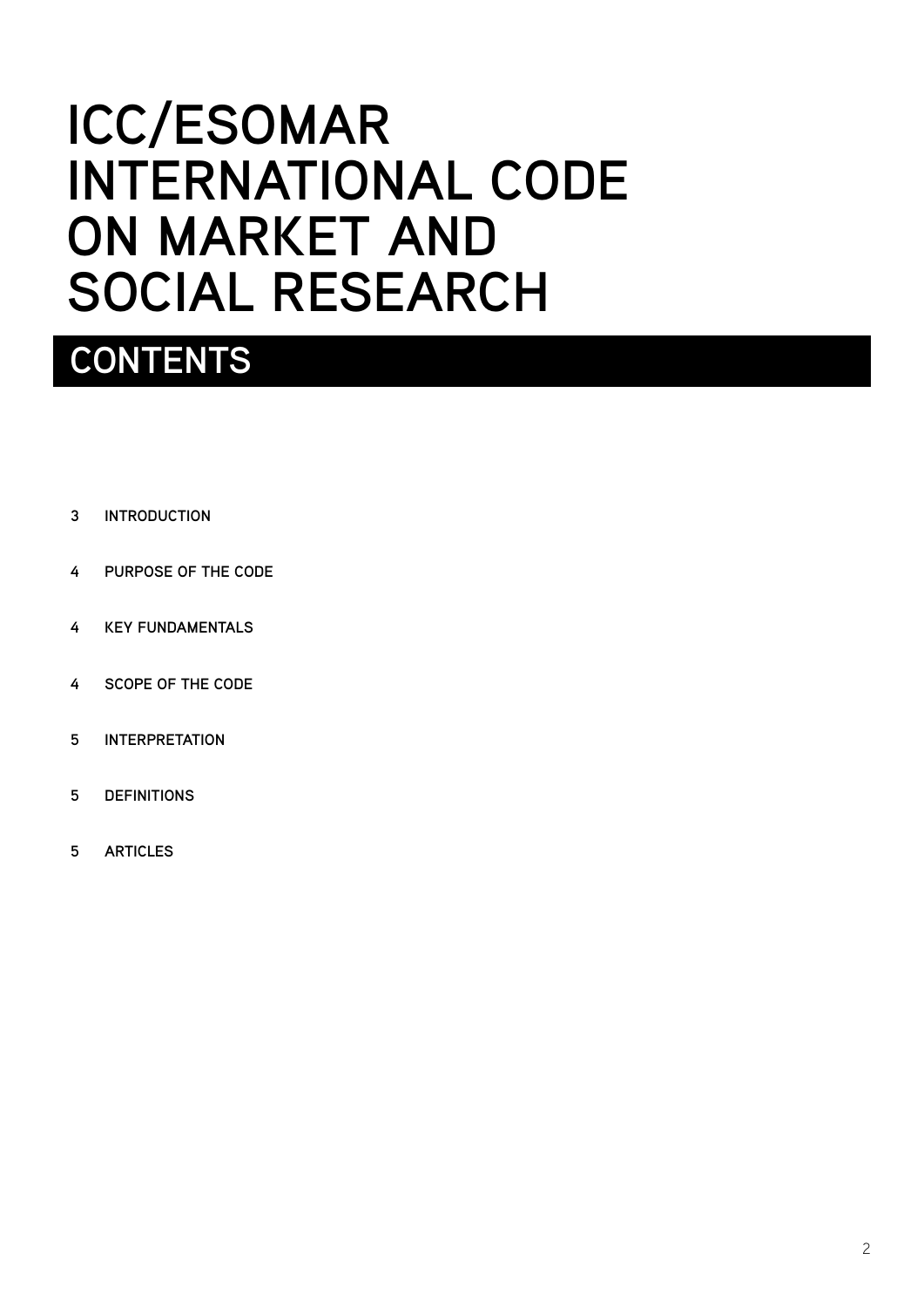## <span id="page-4-0"></span>**ICC/ESOMAR INTERNATIONAL CODE ON MARKET AND SOCIAL RESEARCH**

## **INTRODUCTION**

The first Code of Marketing and Social Research Practice was published by ESOMAR in 1948. This was followed by a number of codes produced by national bodies and by the International Chamber of Commerce (ICC).

In 1976 ICC and ESOMAR agreed that it would be preferable to have a single international code instead of two differing ones and a joint ICC/ESOMAR Code was published the following year 1977. This was revised and updated in 1986 and 1994, making the current version the fourth edition of the ICC/ESOMAR Code, under a slightly altered title.

Effective communication between the providers and consumers of goods and services of all kinds is essential to any modern society. There are many methods of gathering information, and the channels available are multiplying with the development and use of internet-based technologies and other interactive media. One of the most important methods of gathering information is by using market research, which in this Code is taken to include social and opinion research. Market research depends for its success on public confidence – that it is carried out honestly, objectively and without unwelcome intrusion or disadvantage to its participants. The publishing of this Code is intended to foster public confidence and to demonstrate practitioners' recognition of their ethical and professional responsibilities in carrying out market research.

The self-regulatory framework responsible for implementing this Code has been successfully in place for many years. The use of codes of this nature and their implementation have been referred to and accepted as best practice worldwide, as a recognised means of providing an additional layer of consumer protection.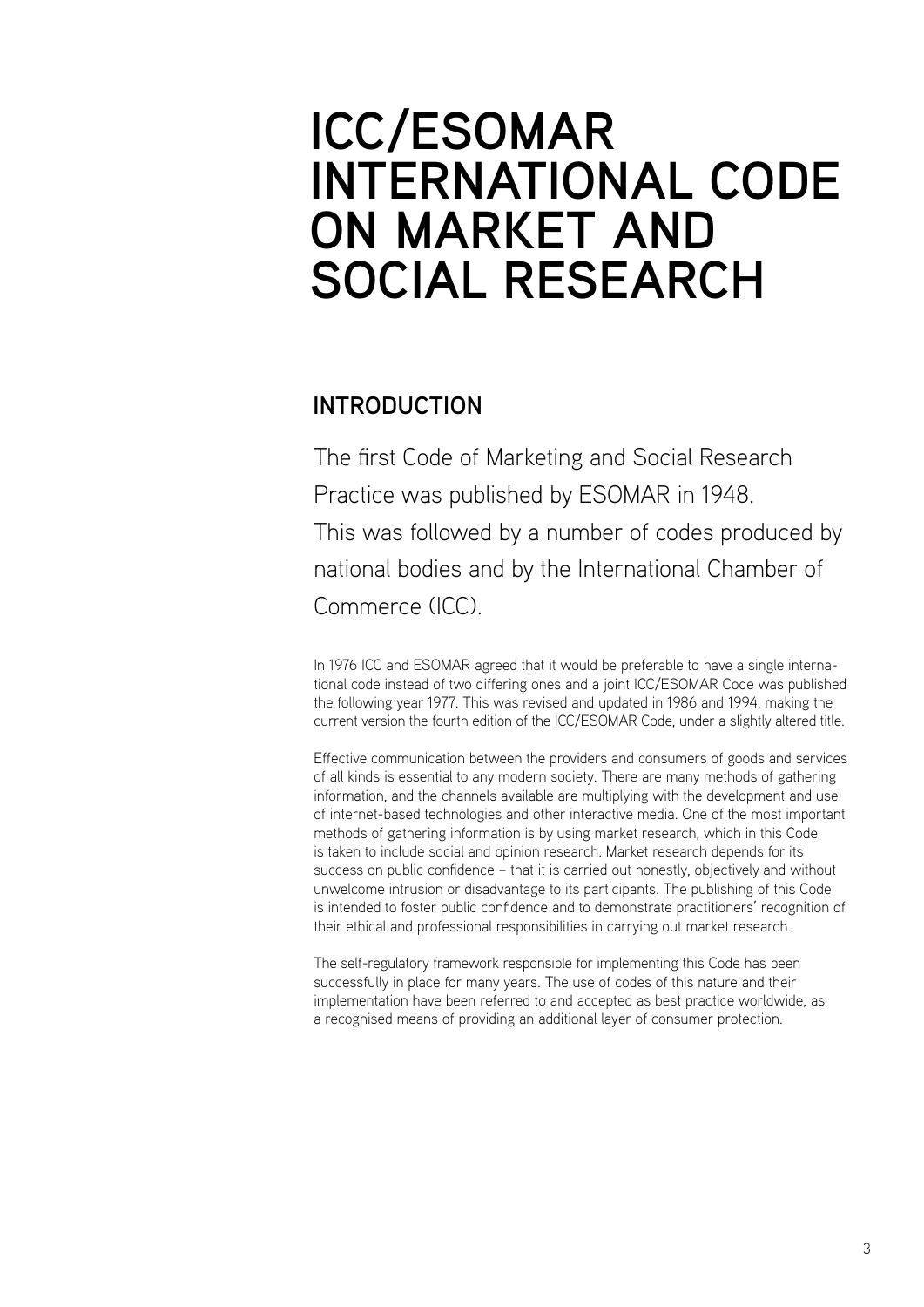## <span id="page-5-0"></span>**PURPOSE OF THE CODE**

This Code is designed primarily as a framework for self-regulation. With this in mind, ICC/ESOMAR recommend the worldwide use of the Code, which intends to fulfill the following objectives:

- To set out the ethical rules which market researchers shall follow;
- To enhance the public's confidence in market research by emphasising the rights and safeguards to which they are entitled under this Code;
- To emphasise the need for a special responsibility when seeking the opinions of children and young people;
- To safeguard freedom for market researchers to seek, receive and impart information (as embodied in article 19 of the United Nations International Covenant of Civil and Political Rights);
- To minimise the need for governmental and/or intergovernmental legislation or regulation.

## **KEY FUNDAMENTALS OF THE CODE**

The Code is based on these key fundamentals:

- Market researchers shall conform to all relevant national and international laws. 1.
- 2. Market researchers shall behave ethically and shall not do anything which might damage the reputation of market research.
- 3. Market researchers shall take special care when carrying out research among children and young people.
- 4. Respondents' cooperation is voluntary and must be based on adequate, and not misleading, information about the general purpose and nature of the project when their agreement to participate is being obtained and all such statements shall be honoured.
- 5. The rights of respondents as private individuals shall be respected by market researchers and they shall not be harmed or adversely affected as the direct result of cooperating in a market research project.
- Market researchers shall never allow personal data they collect in a market re-6. search project to be used for any purpose other than market research.
- 7. Market researchers shall ensure that projects and activities are designed, carried out, reported and documented accurately, transparently and objectively.
- 8. Market researchers shall conform to the accepted principles of fair competition.

## **SCOPE OF THE CODE**

The Code applies to all market research. It should be read in conjunction with other ICC and ESOMAR codes and guidelines, principles and framework interpretations, available at www.iccwbo.org or www.esomar.org.

The Code sets minimum standards of ethical conduct to be followed by all researchers and clients and is to be applied against the background of applicable law and of any stricter standards or rules that may be required in any specific market. Information about such requirements is available through ESOMAR.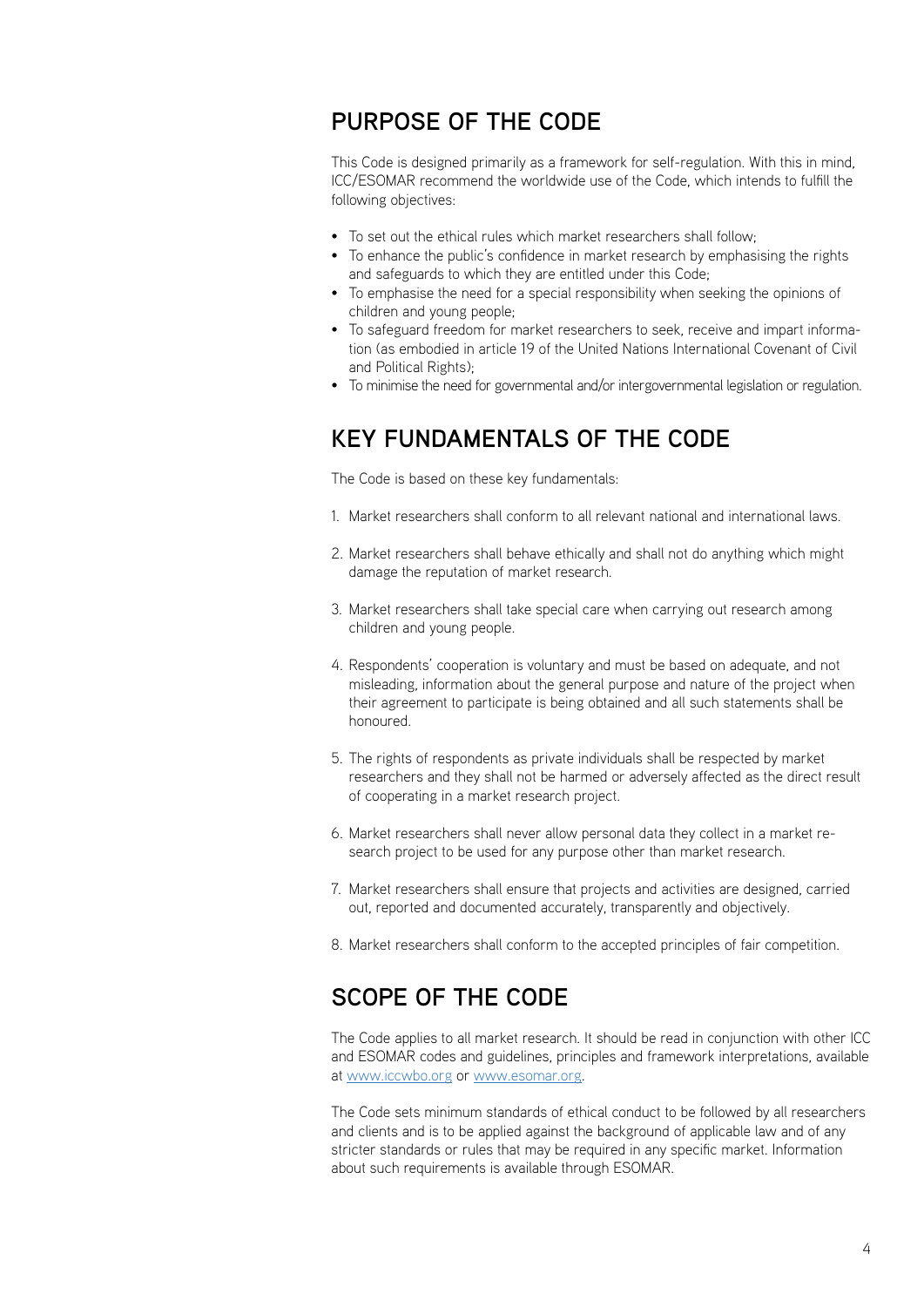## <span id="page-6-0"></span>**INTERPRETATION**

The Code is to be applied in the spirit as well as to the letter. Acceptance of this International Code is a condition of membership of ESOMAR and of all other bodies that have officially adopted the Code.<sup>\*</sup>

## **DEFINITIONS**

- **Market research**, which includes social and opinion research, is the systematic gathering and interpretation of information about individuals or organisations using the statistical and analytical methods and techniques of the applied social sciences to gain insight or support decision making. The identity of respondents will not be revealed to the user of the information without explicit consent and no sales approach will be made to them as a direct result of their having provided information. (a)
- **Researcher** is defined as any individual or organisation carrying out, or acting as a consultant on, a market research project, including those working in client organisations.  $(h)$
- **Client** is defined as any individual or organisation that requests, commissions or (c) subscribes to all or any part of a market research project.
- **Respondent** is defined as any individual or organisation from which information is collected for the purposes of a market research project, whether they are aware of it or not, or is approached for interview. (d)
- **Interview** is defined as any form of contact with a respondent in order to collect information for market research purposes.  $(a)$

## **ARTICLES**

## **BASIC PRINCIPLES ARTICLE 1**

- Market research shall be legal, honest, truthful and objective and be carried out in accordance with appropriate scientific principles.  $(a)$
- (b) Researchers shall not act in any way that could bring discredit on the market research profession or lead to a loss of public confidence in it.
- Market research shall be conducted with professional responsibility and conform to the principles of fair competition, as generally accepted in business.  $(\cap)$
- Market research shall be clearly distinguished and separated from non-research activities including any commercial activity directed at individual respondents (e.g. advertising, sales promotion, direct marketing, direct selling etc.).  $(h)$

## **ARTICLE 2 HON**

- Market research shall not abuse the trust of respondents or exploit their lack of experience or knowledge.  $(a)$
- (b) Researchers shall not make false statements about their skills, experience or activities, or about those of their organisation.

<sup>\*</sup> A list of these is available at www.esomar.org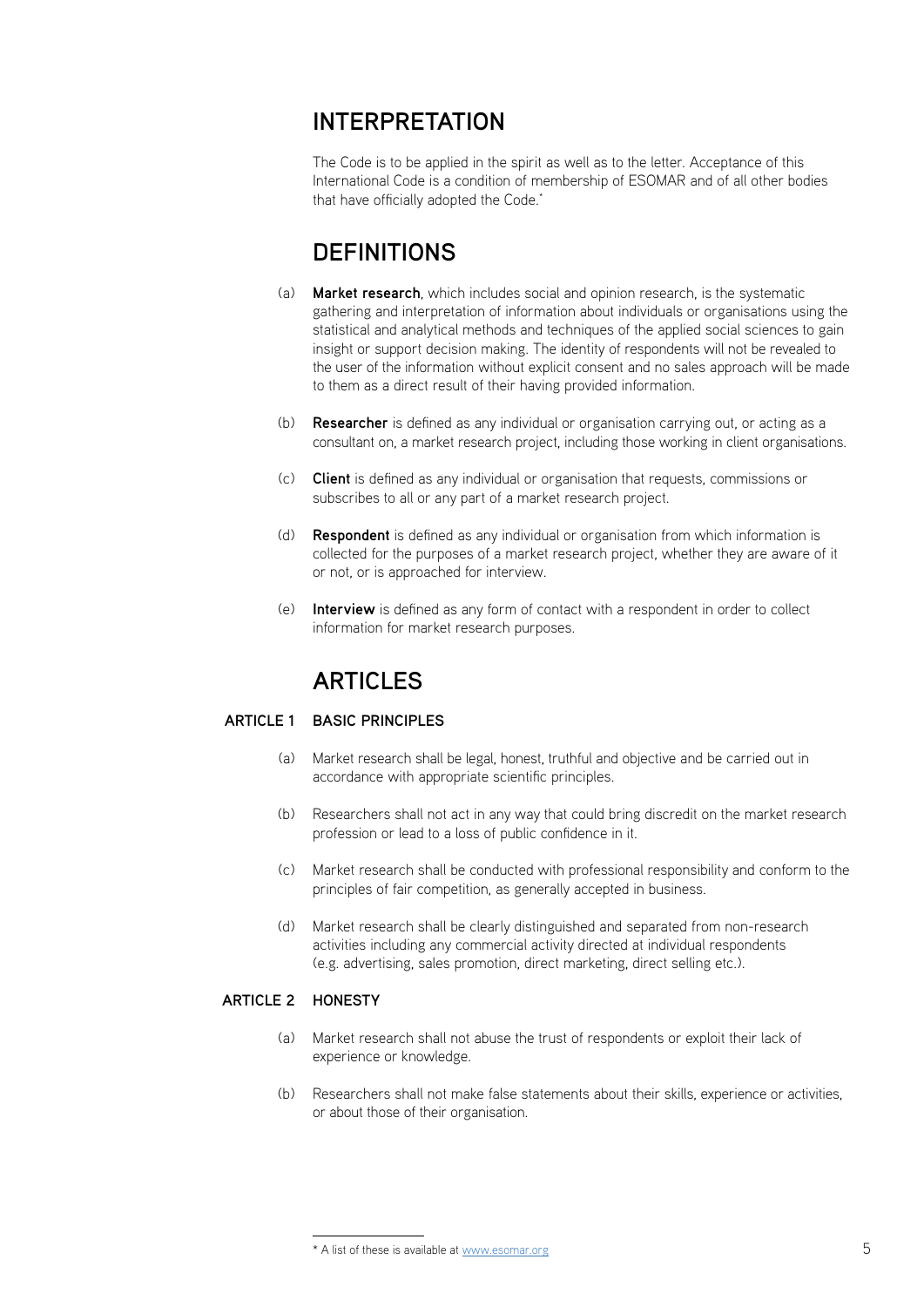#### **ARTICLE 3 PROFESSIONAL RE**

- Respondents' co-operation in a market research project is entirely voluntary at all (a) stages. They shall not be misled when being asked for their co-operation.
- Researchers shall take all reasonable precautions to ensure that respondents are in no (b) way harmed or adversely affected as a direct result of their participation in a market research project.
- Researchers shall not unjustifiably criticise other researchers. (c)

#### **ARTICLE 4 TRA**

- Researchers shall promptly identify themselves and unambiguously state the (a) purpose of the research.
- Respondents shall be able to check the identity and bona fides of the researcher (b) without difficulty.
- Researchers shall on request allow the client to arrange for checks on the quality of (c) data collection and data preparation.
- Researchers shall provide their clients with appropriate technical details of any (d) research project carried out for the clients.
- Researchers shall ensure that market research projects are designed, carried out, (e) reported and documented accurately, transparently and objectively.

#### **ARTICLE 5 OWN**

Market research proposals and cost quotations are the property of the organisation or individual who developed them unless otherwise agreed.

#### **Recording and observation techniques ARTICLE 6**

Respondents shall be informed before observation techniques or recording equipment are used for research purposes, except where these are openly used in a public place and no personal data are collected. If respondents so wish, the record or relevant section of it shall be destroyed or deleted. In the absence of explicit consent respondents' personal identity shall be protected.

#### **DATA PROTECTION AND PRACTLE 7**

(a) Privacy policy

Researchers shall have a privacy policy which is readily accessible to respondents from whom they are collecting data.

(b) Collection of data

When collecting personal information from respondents researchers shall ensure that:

- respondents are aware of the purpose of the collection; and
- respondents are aware of any quality control activity involving re-contact.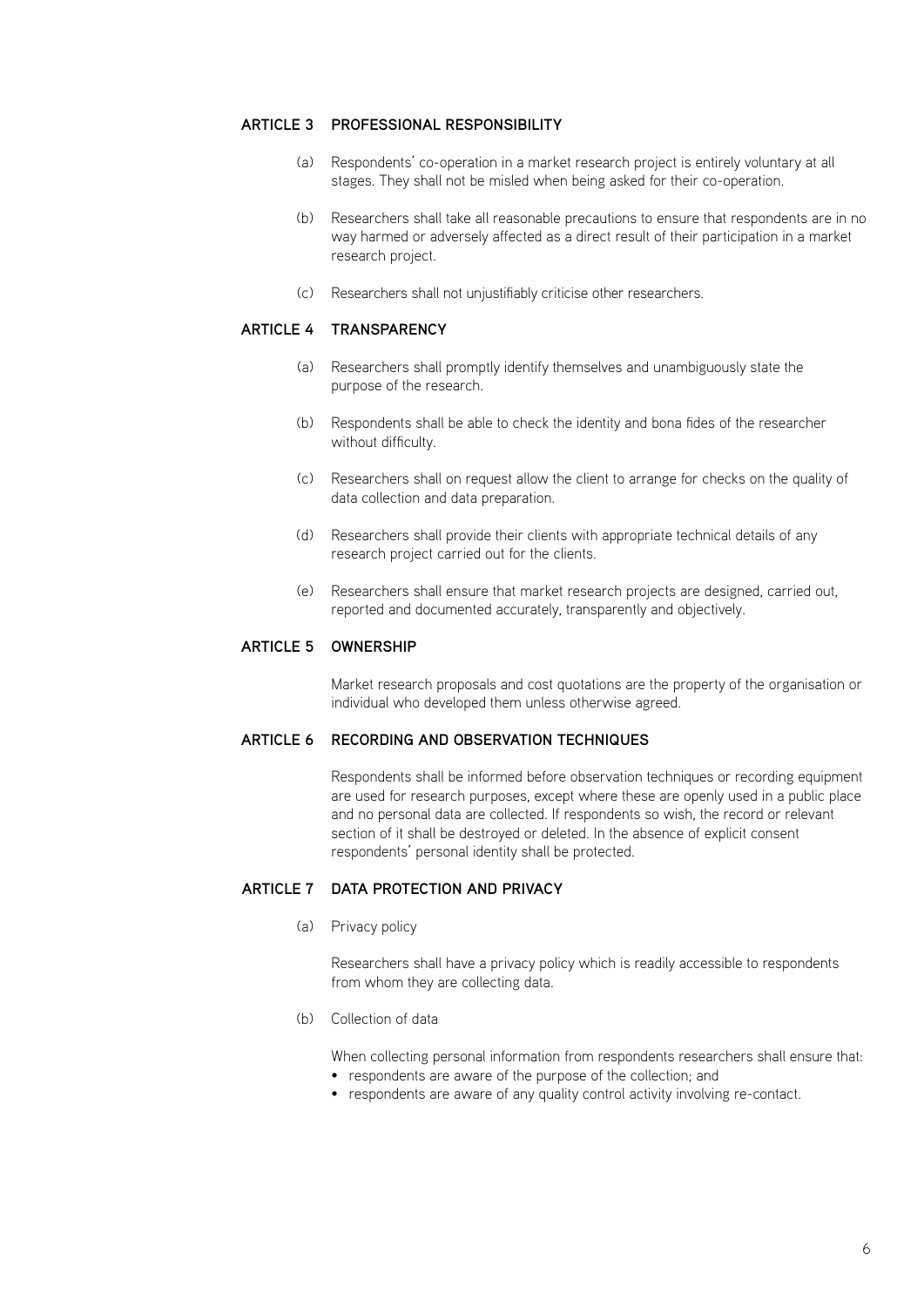Use of data (c)

Personal information collected and held in accordance with this Code shall be:

- collected for specified research purposes and not used in any manner incompatible with these purposes;
- adequate, relevant and not excessive in relation to the purpose of the research for which they are collected and/or further processed; and
- preserved no longer than is required for the purpose for which the information was collected or further processed.

Researchers shall ensure that respondents' personal identity is withheld from the client. The researcher may communicate the respondent's identifiable personal information to the client, unless national provisions require stricter regulations, under the following conditions:

- i) the respondent has explicitly expressed this wish and/or
- ii) the respondent has given their explicit consent and
- iii) on the understanding that no commercial activity (as defined i[n Article 1d\)](#page-6-0) will be directed at them as a direct result of their having provided information.
- (d) Security of processing

Researchers shall ensure that adequate security measures are employed in order to prevent unauthorised access, manipulation to or disclosure of the personal data.

If personal data are transferred to third parties, it shall be established that they employ at least an equivalent level of security measures.

Rights of the respondent (e)

Appropriate measures shall be taken to ensure that respondents understand and can exercise their rights

- not to participate in a market research project;
- to withdraw from the market research interview at any time:
- to require that their personal data are not made available to others; and
- to delete or to rectify incorrect personal data which are held on them.
- (f) Transborder transactions

Particular care shall be taken to maintain the data protection rights of individuals when personal data are transferred from the country in which they are collected to another country.

When data processing is conducted in another country, all reasonable steps shall be taken to ensure that adequate security measures are observed and that the data protection principles of this Code are respected.

### **ARTICLE 8 CHILDREN AND YOUNG F**

Researchers shall take special care when interviewing children and young people. The consent of the parent or responsible adult shall first be obtained before interviewing children.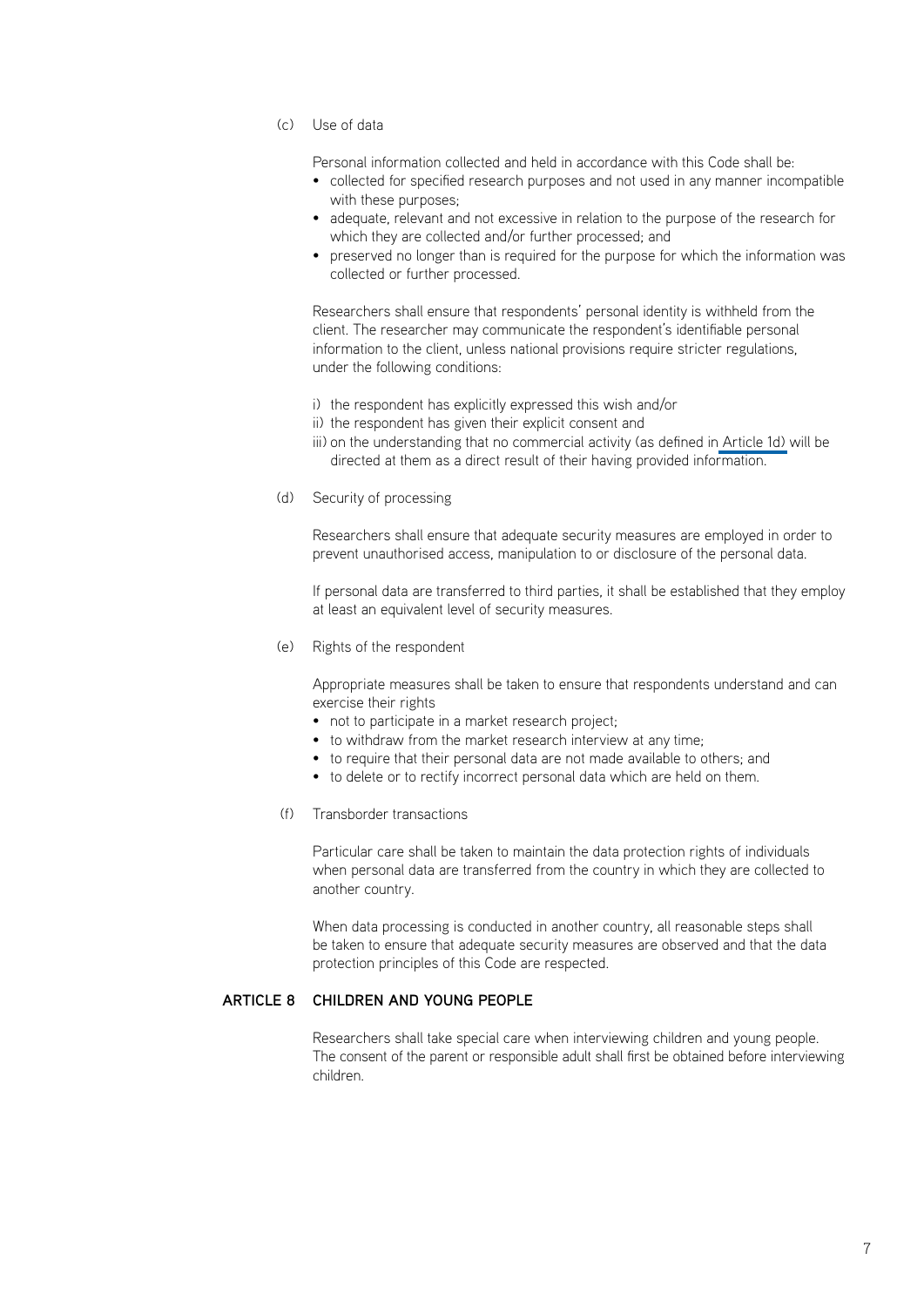#### **Shared interviews ARTICLE 9**

Researchers shall inform clients if the work to be carried out for them is to be combined or syndicated in the same project with work for other clients, without disclosing the identity of such clients without their permission.

#### **Subcontracting ARTICLE 10**

Researchers shall inform clients, prior to work commencing, when any part of the work for them is to be subcontracted outside the researchers' own organisation (including the use of any outside consultants). On request clients shall be told the identity of any such subcontractor.

#### **ARTICLE 11 PUBLISHING F**

- When reporting on the results of a market research project, researchers shall (a) make a clear distinction between the findings, the researchers' interpretation of these findings, and any recommendations based on them.
- Where any of the findings of a research project are published by the client, the (b) latter shall be asked to consult with the researcher as to the form and content of publication of the findings. Both the client and the researcher have a responsibility to ensure that published results are not misleading.
- Researchers shall always be prepared to make available the technical information (c) necessary to assess the validity of any published findings.
- Researchers shall not allow their name to be associated with the dissemination of (d) conclusions from a market research project unless they are adequately supported by the data.

#### **ARTICLE 12 RES**

Researchers have overall responsibility for ensuring that research is carried out in accordance with this Code, and for ensuring that clients and other parties to the research agree to comply with its requirements.

#### **Effect of subsequent redress for contravention ARTICLE 13**

Subsequent correction and/or appropriate redress for a contravention of the Code, by the party responsible, is desirable but does not excuse the contravention.

#### **IMPLEMENT ARTICLE 14 IM**

- The Code and the principles enshrined in it, should be adopted and implemented, (a) nationally and internationally, by the relevant local, national or regional self-regulatory bodies. The Code should also be applied, where appropriate, by all organisations, companies and individuals involved and at all stages in a market research project.
- (b) Marketers, researchers and clients should be familiar with the Code and with other relevant local self-regulatory documents on market research, and should familiarise themselves with decisions taken by the appropriate self-regulatory body. Requests for interpretation of the principles contained in this Code may be submitted to the ICC Code Interpretation Panel or to the ESOMAR Professional Standards Committee.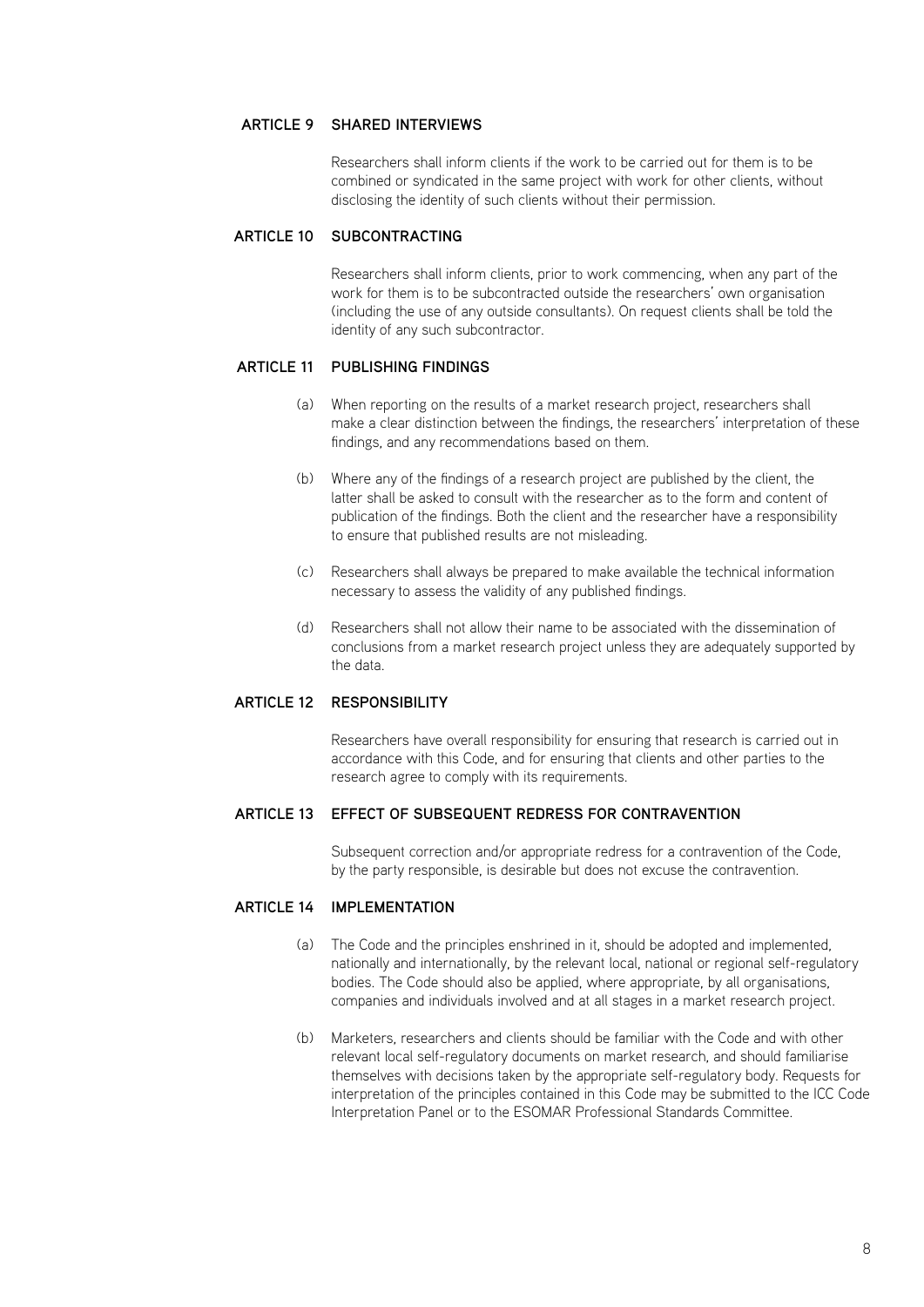# <span id="page-10-0"></span>**CODE INTERNATIONAL ICC/ESOMAR DES ETUDES DE MARCHE ET D'OPINION**

## **sommaire**

- **[INTRODUCTION](#page-11-0) 10**
- **[OBJECTIF DU CODE](#page-12-0) 11**
- **[FONDAMENTAUX DU CODE](#page-12-0) 11**
- **[PORTEE DU CODE](#page-13-0) 12**
- **[INTERPRETATION](#page-13-0) 12**
- **[DEFINITIONS](#page-13-0) 12**
- **[ARTICLES](#page-14-0) 13**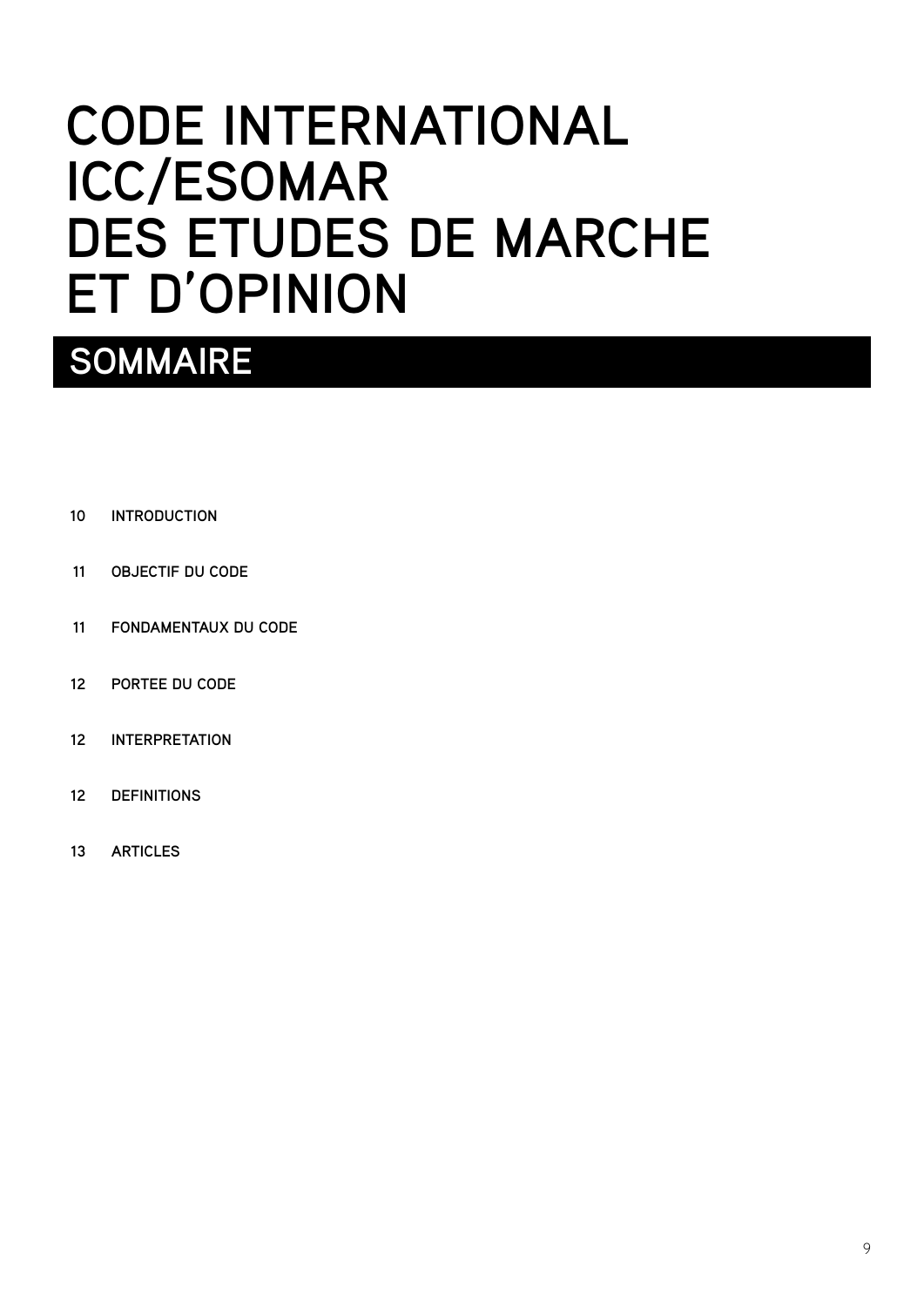## <span id="page-11-0"></span>**CODE INTERNATIONAL ICC/ESOMAR DES ETUDES DE MARCHE ET D'OPINION**

## **INTRODUCTION**

Le premier Code de bonnes pratiques en matière d'études de marché et d'opinion a été publié par ESOMAR en 1948. Depuis, il a été suivi par un certain nombre d'autres codes émanant d'organismes nationaux et de la Chambre de Commerce Internationale (ICC).

En 1976, ICC et ESOMAR ont décidé d'éditer un document international commun en lieu et place de leurs deux versions existantes. Le Code ICC/ESOMAR a donc été publié l'année suivante, en 1977. Il a été revu et mis à jour en 1986 et en 1994. La version actuelle, dont le titre a été légèrement modifié, en est la quatrième édition.

Dans toute société moderne, il est nécessaire que les fournisseurs et les consommateurs de biens et de services communiquent entre eux de manière efficace. De nombreuses méthodes permettent de collecter l'information et les canaux disponibles se multiplient avec le développement et la généralisation des technologies exploitant Internet, ainsi que des autres médias interactifs. L'une des principales méthodes de collecte des données est l'étude de marché, qui comprend dans le Code ICC/ESOMAR les études sociales et les sondages d'opinion. La réussite d'une étude de marché repose sur la confiance du public dans la manière de la réaliser. Elle doit être menée de façon honnête, objective et sans intrusion importune dans la vie des personnes interrogées, ni au détriment de ces dernières. La publication de ce Code vise à favoriser la confiance du public et à montrer que les professionnels des études de marché agissent en pleine conscience de leurs responsabilités éthiques et professionnelles.

La cadre d'auto-regulation sur lequel se fonde le code ICC/ESOMAR fonctionne parfaitement depuis de nombreuses années. L'utilisation de ce type de code et sa mise en oeuvre sont acceptées et reconnues dans le monde entier comme une bonne pratique, permettant de mieux protéger les consommateurs.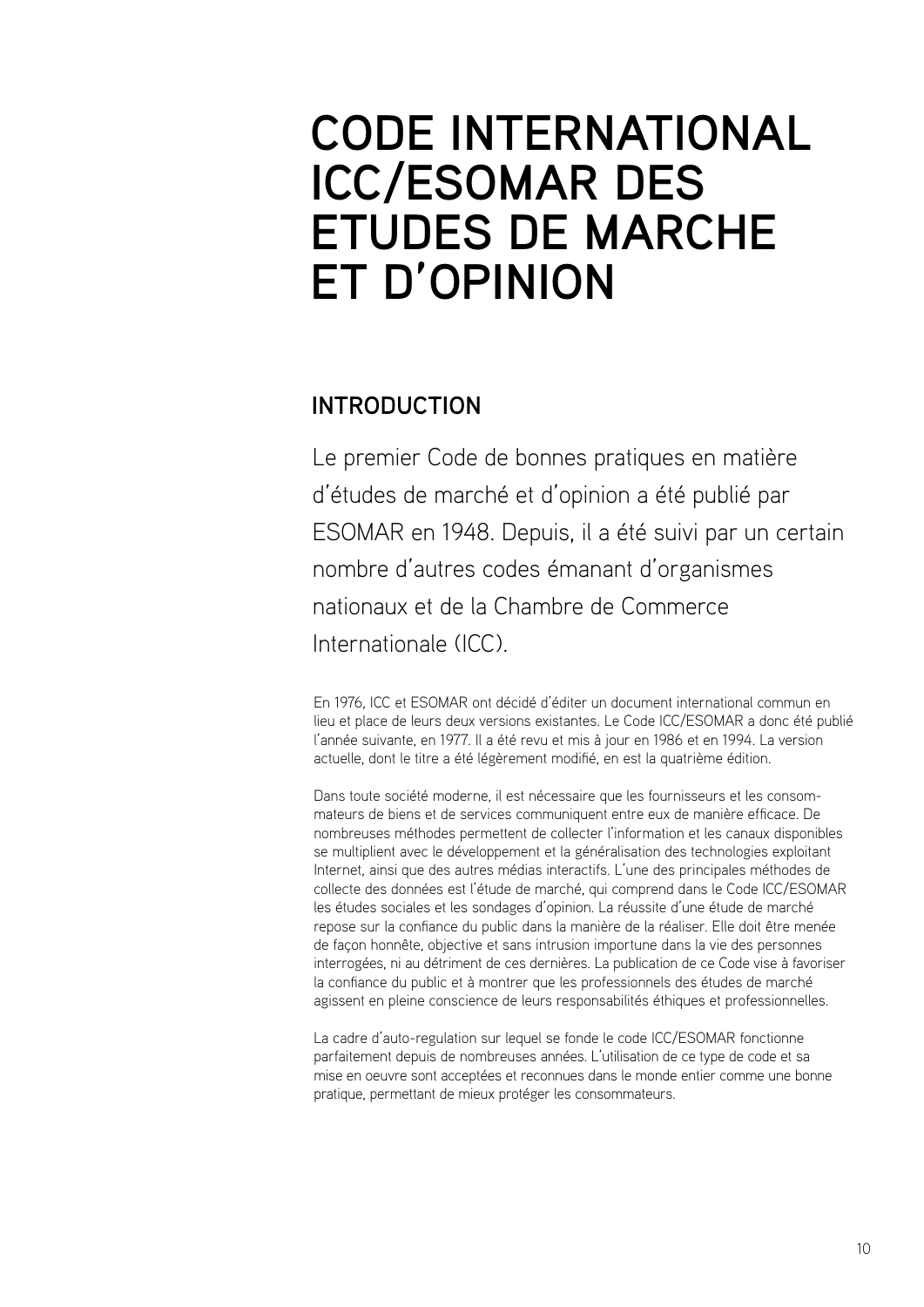## <span id="page-12-0"></span>**OBJECTIF DU CODE**

Ce Code a été conçu avant tout comme un cadre d'auto-regulation. C'est dans cet esprit que l'ICC et ESOMAR recommandent son utilisation à l'échelle mondiale. Les objectifs du Code sont les suivants:

- Définir les règles déontologiques que les professionnels des études de marché doivent respecter
- Favoriser la confiance du public envers les études de marché en soulignant les droits et les mesures de protection dont il bénéficie en vertu de ce Code
- Souligner la nécessité de mesures de précaution spécifiques lorsque l'étude recueille l'opinion d'enfants ou de jeunes
- Protéger la liberté qu'ont les professionnels des études de marché de rechercher, recevoir et transmettre les informations (conformément à l'article 19 du Pacte international de l'ONU relatif aux droits civils et politiques)
- Minimiser la nécessité du recours aux législations et réglementations gouvernementales et intergouvernementales.

## **FONDAMENTAUX DU CODE**

Le Code se fonde sur les éléments suivants:

- 1. Les professionnels des études de marché doivent se conformer à toutes les législations nationales et internationales en vigueur.
- 2. Les professionnels des études de marché doivent se comporter dans le respect de la déontologie et ne rien faire qui puisse nuire à la réputation du métier des études de marché.
- 3. Les professionnels des études de marché doivent être particulièrement prudents lorsqu'ils interviennent auprès d'enfants et de populations jeunes.
- 4. Les personnes interrogées coopèrent de manière volontaire, à partir d'informations sur l'objectif général et la nature de l'étude qui doivent être appropriées et non trompeuses, leur permettant de donner leur accord de participation. Toutes les affirmations énoncées à ce propos doivent être honorées.
- 5. Les droits des personnes interrogeés en tant qu'individus doivent être respectés par les professionnels des études de marché et ces personnes ne doivent subir aucun préjudice ni dommage découlant directement de leur participation à l'étude de marché.
- 6. Les professionnels des études de marché ne doivent jamais permettre d'utiliser des données personnelles obtenues dans le cadre d'une étude à des fins autres que celles de l'étude.
- Les professionnels des études de marché doivent s'assurer que les projets et activités 7. d'études sont conçus, menés, rapportés et consignés de manière précise, transparente et objective.
- 8. Les professionnels des études de marché doivent se conformer aux principes communément admis de concurrence loyale.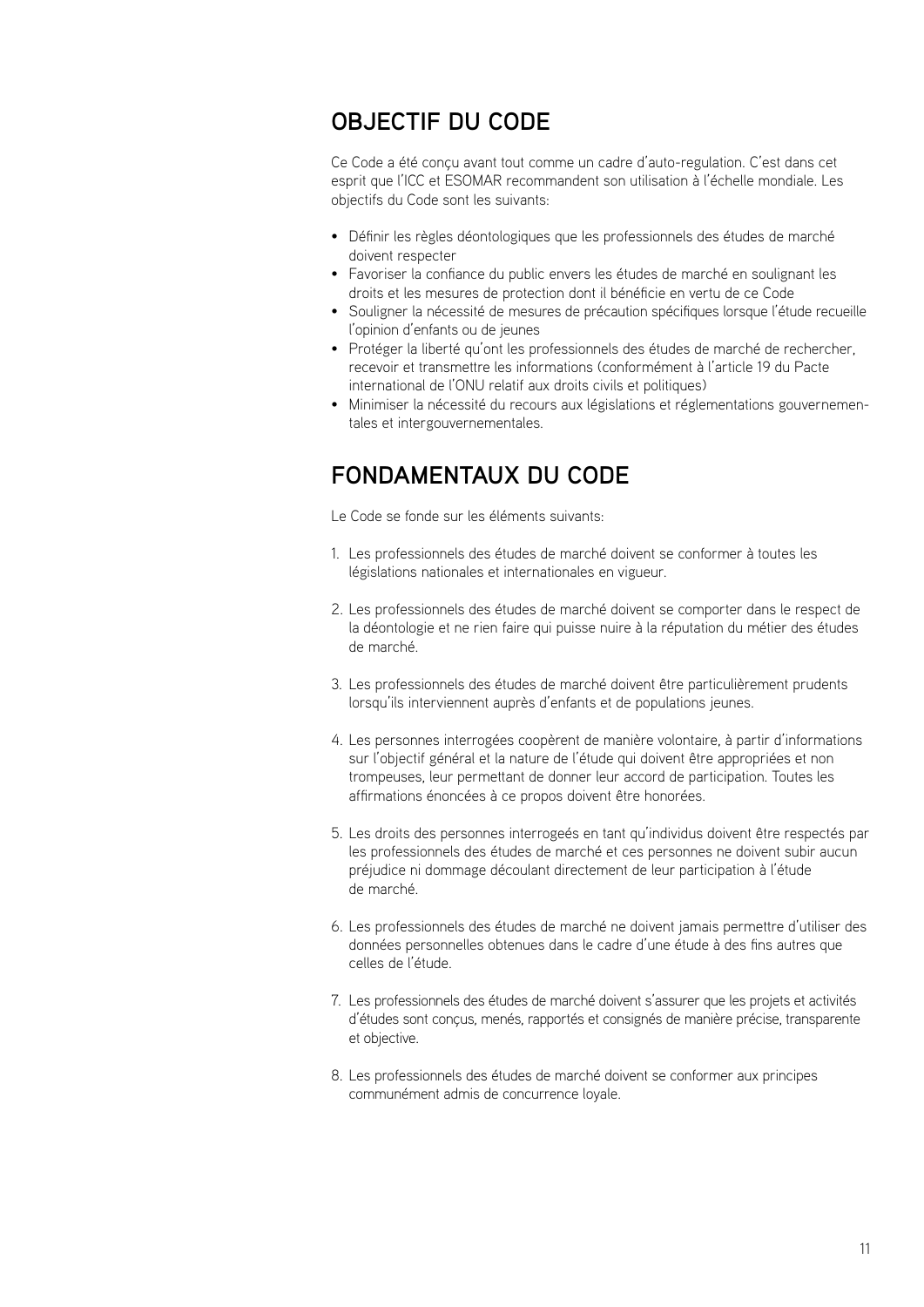## <span id="page-13-0"></span>**PORTEE DU CODE**

Le Code s'applique à toutes les études de marché. Il complète les autres codes, directives, principes et interprétations de l'ICC et d'ESOMAR, qui sont disponibles sur www.iccwbo.org ou www.esomar.org.

Le Code définit des standards minimums de conduite éthique qui doivent être respectés par tous les acteurs du secteur, professionnels des études de marché et clients. Il s'applique dans le respect des lois en vigueur et de toute norme ou règle plus stricte qui pourrait être requise sur tel ou tel marché. Pour de plus amples informations sur ces restrictions, veuillez vous adresser à ESOMAR.

## **INTERPRETATION**

Le Code doit être appliqué dans le fond autant que dans la forme. L'acceptation de ce Code International conditionne l'adhésion à ESOMAR et à tous les autres organismes qui ont officiellement adopté le Code.\*

## **DEFINITIONS**

- **L'étude de marché**, qui comprend l'étude sociale et le sondage d'opinion, désigne la (a) collecte systématique et l'interprétation d'informations sur des personnes physiques ou morales. Elle s'appuie sur les méthodes et les techniques statistiques et analytiques des sciences sociales appliquées, afin de développer des connaissances ou d'aider à la prise de décision. L'identité des personnes interrogées ne doit pas être révélée aux utilisateurs des informations sans consentement explicite et aucune démarche commerciale ne devra être tentée auprès d'elles en conséquence directe de leur participation à l'étude.
- Le terme « **Professionnel(le) des études de marché** » désigne une personne (b) physique ou morale menant une étude de marché, ou ayant un rôle de conseil dans le cadre de cette étude; cette catégorie comprend également les collaborateurs de la société cliente qui interviennent dans le cadre de l'étude.
- Le terme « **Client** » désigne toute personne physique ou morale faisant la demande, (c) commissionnant ou souscrivant à tout ou partie d'une étude de marché.
- Le terme « **Personne interrogée** » désigne toute personne physique ou morale auprès (d) de qui des informations sont collectées dans le cadre d'une étude de marché, qu'elle en soit consciente ou non, ou qui se trouve sollicitée pour une interview.
- Le terme « **Interview** » désigne toute forme de contact avec une personne interrogée (e)dans le but d'obtenir des informations dans le cadre d'une étude de marché.

<sup>\*</sup> Liste de ces organismes disponible sur www.esomar.org.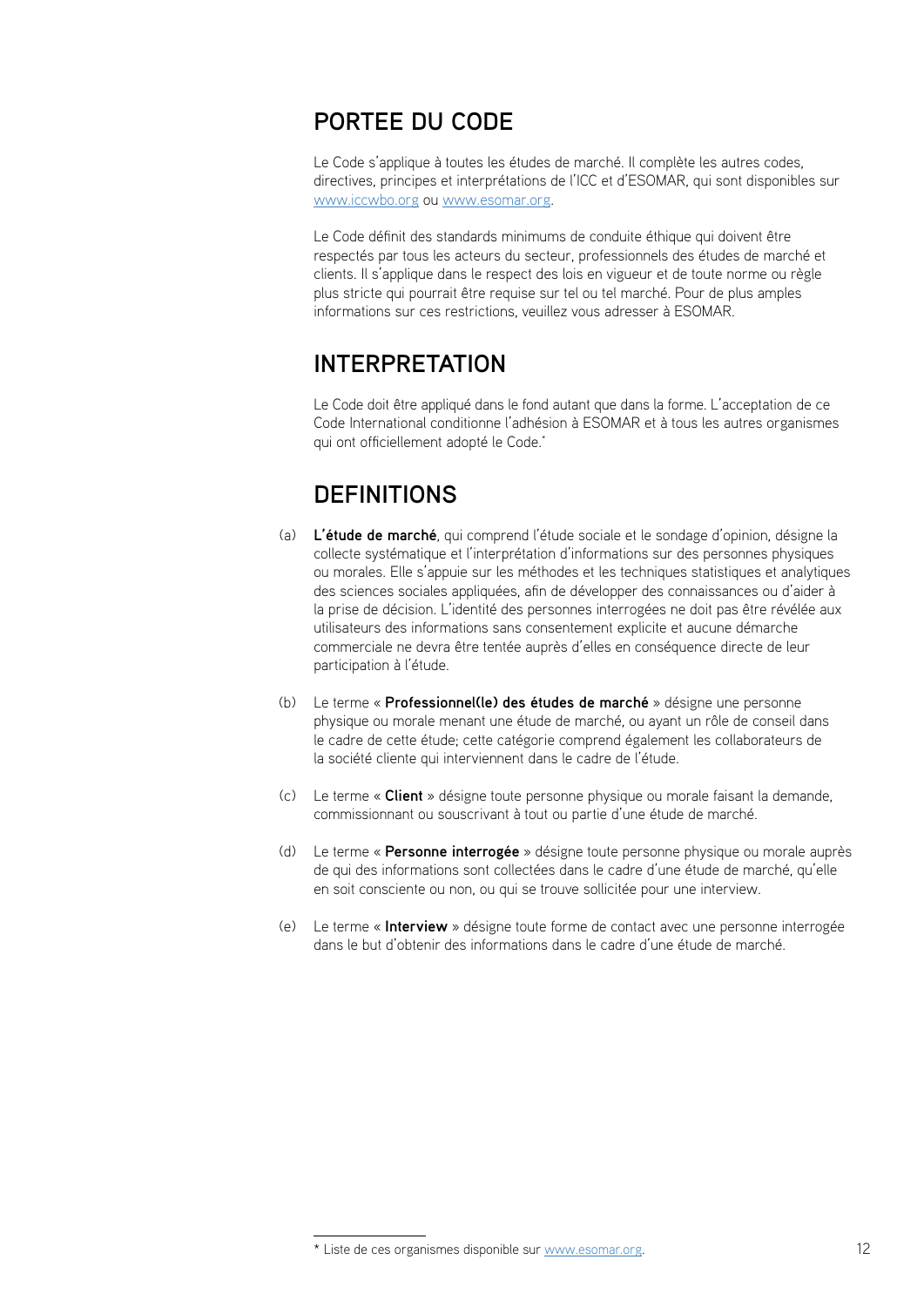#### <span id="page-14-0"></span>**Principes fondamentaux ARTICLE 1**

- L'étude de marché doit être licite, honnête, sincère et objective. Elle doit être réalisée dans le respect des principes scientifiques adéquats. (a)
- Les professionnels des études de marché ne doivent agir d'aucune manière qui (b) pourrait discréditer la profession ou nuire à la confiance du public.
- L'étude de marché doit être menée en toute responsabilité professionnelle et se (c) conformer aux principes de concurrence loyale communément admis dans les affaires.
- L'étude de marché doit être clairement distinguée et séparée de toute activité ne (d) relevant pas des études de marché, comme les activités commerciales quelles qu'elles soient, qui s'adressent personnellement à des répondants (publicité, promotion, marketing direct, vente directe, etc.).

## **ARTICLE 2 INTEGRITE**

- L'étude de marché ne doit pas abuser de la confiance des personnes interrogées ni (a) exploiter leur manque d'expérience ou leur ignorance.
- Les professionnels des études de marché ne doivent pas effectuer de fausse (b) affirmation sur leurs compétences, leur expérience ni leurs activités, ni sur celles de leur organisme.

### **ARTICLE 3 RESPONSABILITE P**

- La coopération des personnes interrogées à une étude de marché reste purement (a) volontaire à toutes les étapes. La demande de coopération ne doit en aucun cas être effectuée de façon trompeuse.
- Les professionnels des études de marché doivent prendre toutes les précautions (b) raisonnables pour que les personnes interrogées ne subissent aucun préjudice ni dommage découlant directement de leur participation à l'étude.
- Les professionnels des études de marché ne doivent pas critiquer les autres profes-(c) sionnels du métier de manière injustifiée.

### **ARTICLE 4 TR**

- Les professionnels des études de marché doivent immédiatement se présenter et (a) annoncer sans ambiguïté les objectifs de l'étude.
- Les personnes interrogées doivent pouvoir vérifier sans difficulté l'identité et la bonne (b) foi des professionnels des études de marché.
- Les professionnels des études de marché doivent permettre au client de faire (c) vérifier, à sa demande, la qualité de la collecte et du traitement des données.
- Les professionnels des études de marché doivent fournir à leurs clients les détails (d) techniques appropriés sur toute étude qu'ils effectuent pour eux.
- Les professionnels des études de marché doivent s'assurer que les études sont conçues, (e)menées, rapportées et consignées de manière précise, transparente et objective.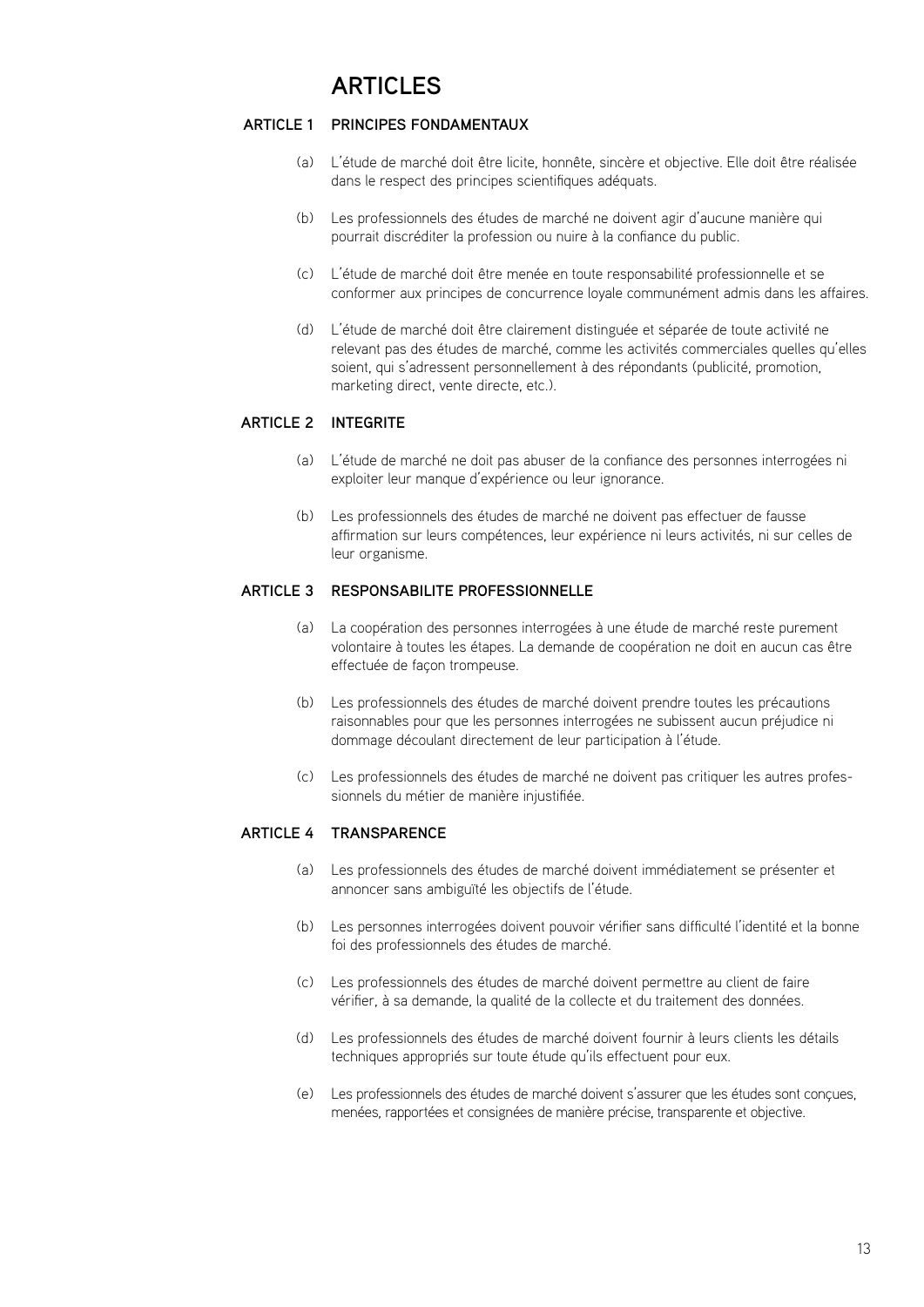### **PropriEtE ARTICLE 5**

Les propositions d'études de marché et les devis qui s'y rapportent appartiennent à la personne physique ou morale qui les a établis, sauf accord contraire.

#### **Techniques d'enregistrement et d'observation ARTICLE 6**

Les personnes interrogées doivent être informées au préalable de toute utilisation éventuelle de techniques d'observation et/ou de moyens d'enregistrement aux fins de l'étude, sauf si ces techniques et moyens sont utilisés ouvertement, dans un espace public, et si aucune donnée personnelle n'est collectée. A la demande de la personne interrogée, l'enregistrement ou la partie de celui-ci qui le concerne doit être détruit ou effacé. En l'absence de consentement explicite, l'identité des personnes interrogées doit être protégée.

### **Protection des donnEes et confidentialitE ARTICLE 7**

Politique de confidentialité (a)

Les professionnels des études de marché doivent avoir mis en place des règles de confidentialité facilement accessibles aux personnes interrogées auprès de qui ils collectent des informations.

(b) Collecte des données

Lorsqu'ils collectent des renseignements personnels auprès des personnes interrogées, les professionnels des études de marché doivent s'assurer que:

- • les personnes interrogées sont conscientes de l'objectif de cette collecte de données,
- • les personnes interrogées sont conscientes de ce qu'elles peuvent, le cas échéant, être de nouveau contactées ultérieurement dans le cadre d'un contrôle qualité.
- Utilisation des données (c)

Les renseignements personnels collectés et détenus conformément au présent Code doivent être:

- collectés en fonction des objectifs annoncés de l'étude et n'être utilisés d'aucune manière qui soit incompatible avec ces objectifs,
- adaptés et pertinents sans être exagérés au vu des objectifs de l'étude pour laquelle ils sont collectés et éventuellement traités,
- • conservés pas plus longtemps qu'il n'est nécessaire pour les objectifs qui ont entraîné la collecte et le traitement de ces renseignements.

Les professionnels des études doivent s'assurer que l'identité des personnes interrogées n'est pas révélée au client. Le cas échéant, les informations permettant d'identifier une personne pourront être communiquées au client dans le respect des conditions suivantes, à moins que des dispositions nationales n'imposent des règles plus strictes :

- i) la personne interrogée en a exprimé le souhait de manière explicite ou/et
- ii) la personne interrogée a donné son consentement de manière explicite et
- iii) il est bien entendu qu'aucune démarche commerciale (telle que définie à l'Article [1d\)](#page-14-0) ne devra être tentée auprès de la personne interrogée en conséquence directe de sa participation à l'étude.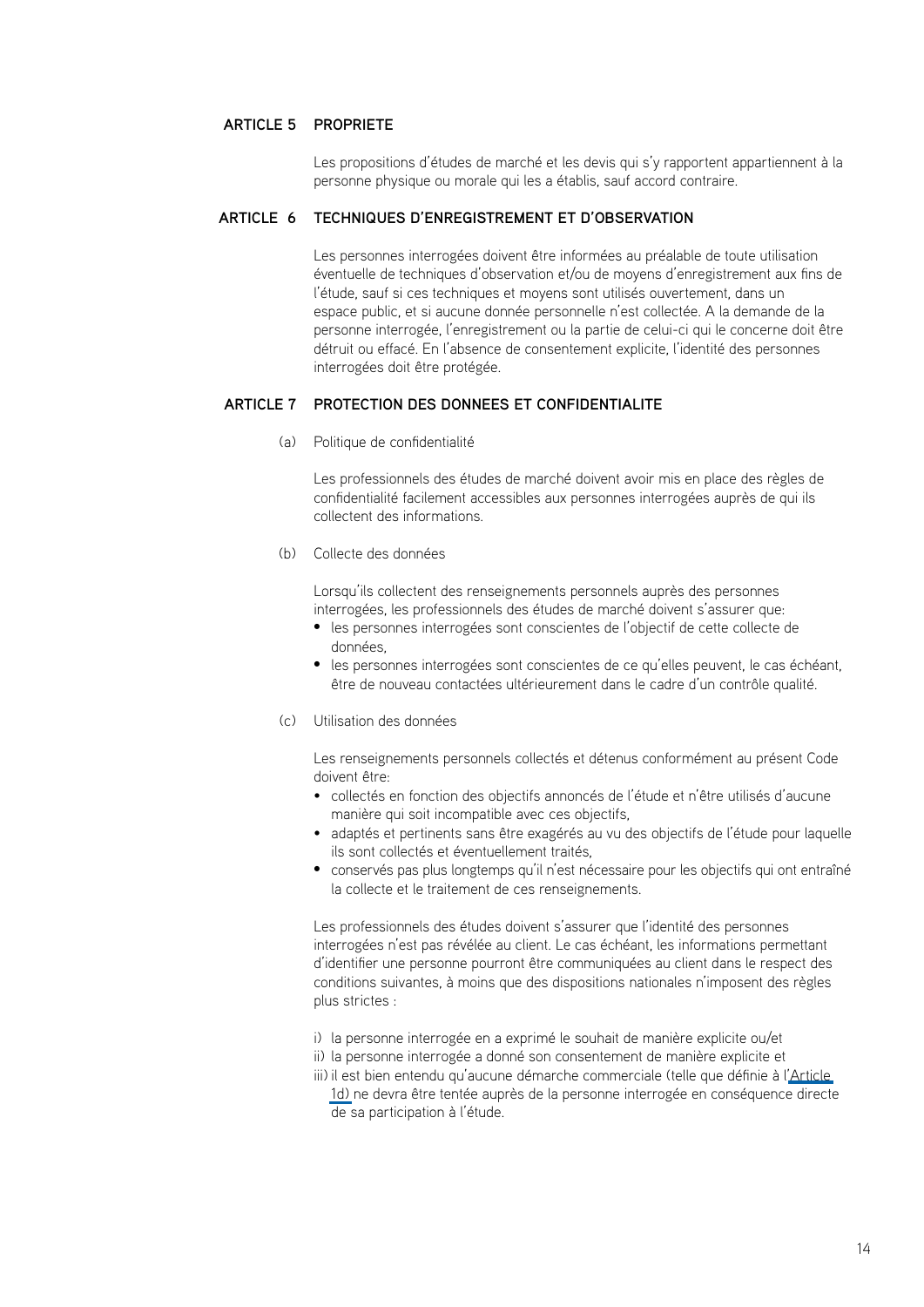#### Sécurité du traitement (d)

Les professionnels des études de marché doivent s'assurer que des mesures de sécurité adéquates sont mises en oeuvre pour éviter l'accès, la manipulation ou la divulgation non autorisés des données personnelles.

Si des données personnelles sont transférées chez des tiers, il faudra bien établir que ceux-ci doivent appliquer des mesures de sécurité d'un niveau au moins équivalent.

(e) Droits des personnes interrogées

Des mesures appropriées doivent être prises pour s'assurer que les personnes interrogées comprennent et puissent exercer leurs droits

- de ne pas participer à l'étude de marché,
- de se retirer à tout moment de l'interview,
- d'exiger que leurs données personnelles ne soient pas mises à la disposition de tiers,
- de faire supprimer ou corriger les données personnelles incorrectes qui seraient détenues à leur sujet.
- (f) Transactions transnationales

Un soin particulier doit être apporté pour assurer les droits de protection des données personnelles des individus lorsque ces données sont transférées du pays dans lequel elles ont été collectées vers un autre pays.

Lorsque les données sont traitées dans un autre pays, toutes les mesures raisonnables doivent être prises pour que des normes de sécurité adaptées soient mises en oeuvre et que les principes de protection des données du présent Code soient respectés.

#### **ENFANTS ET POPULATIONS JEUNES**

Les professionnels des études de marché doivent être particulièrement prudents lors des entretiens avec les enfants et les jeunes. Le consentement des parents ou des adultes qui en sont responsables devra être obtenu avant toute interview s'adressant à des enfants.

#### **Entretiens partagEs ARTICLE 9**

Les professionnels des études de marché doivent informer le client si les tâches effectuées pour son compte doivent être combinées ou associées en un même projet avec celles effectuées pour d'autres clients, et sans divulguer l'identité de ceux-ci, à moins qu'ils n'aient donné leur permission.

#### **ARTICLE 10 SOUS-T**

Les professionnels des études de marché doivent informer le client, avant le début des travaux, lorsqu'une partie des tâches effectuées pour son compte doit être sous-traitée en dehors de l'organisme des dits professionnels (y compris en cas de recours à des consultants externes). L'identité de ces sous-traitants sera communiquée au client, sur demande de celui-ci.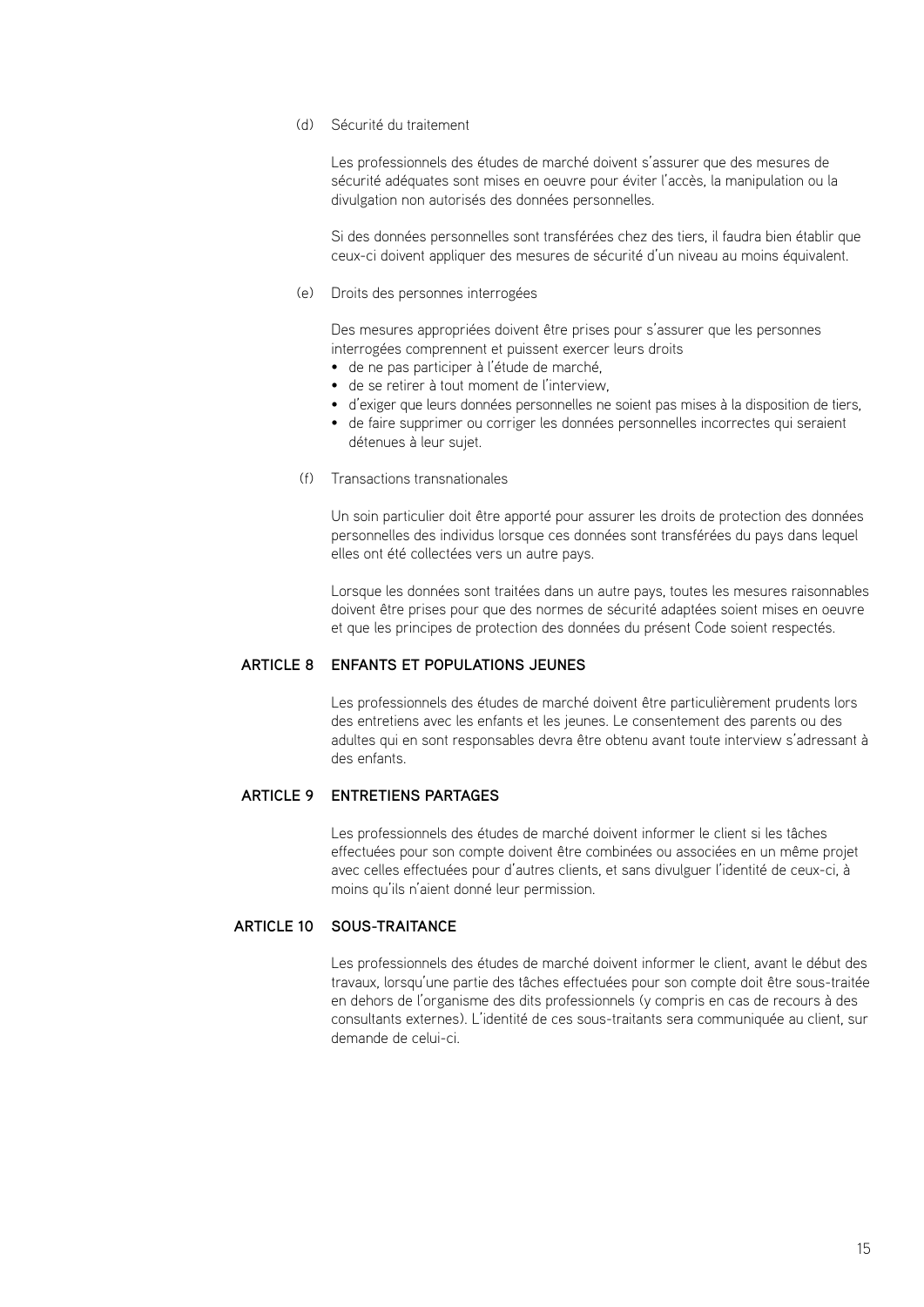## **ARTICLE 11 PUBLICATION DES RES**

- Lors du compte-rendu des résultats d'une étude, les professionnels des études de (a) marché doivent faire clairement la distinction entre les conclusions, leur propre interprétation de celles-ci et les éventuelles recommandations qui en découlent.
- Lorsque des conclusions d'une étude sont publiées par le client, celui-ci doit (b) consulter le professionnel des études de marché quant à la forme et au contenu de cette publication de conclusions. Le client et le professionnel des études de marché doivent tous deux s'assurer que les résultats publiés ne sont pas trompeurs.
- Les professionnels des études de marché doivent toujours être prêts à mettre à (c) disposition les informations techniques nécessaires à l'évaluation de la validité des conclusions publiées.
- Les professionnels des études de marché ne doivent pas permettre d'associer leur (d) nom à la divulgation des conclusions d'une étude qui ne seraient pas étayées de manière adéquate par les données de cette étude.

## **ResponsabilitE ARTICLE 12**

Les professionnels des études de marché ont pour responsabilité globale de s'assurer que leurs études sont effectuées en conformité avec ce Code, et que les clients et les autres parties impliquées dans ces études se conforment à ses exigences.

## **Effet de la rEparation a posteriori des infractions ARTICLE 13**

La correction a posteriori ou la réparation appropriée d'une infraction au Code par la partie responsable est souhaitable mais n'excuse pas l'infraction.

## **ARTICLE 14 MISE EN C**

- Le Code et les principes qu'il contient doivent être adoptés et mis en oeuvre, à (a) l'échelon national et international, par les organismes d'auto-régulation compétents, locaux, nationaux ou régionaux. Le Code doit en outre être appliqué, le cas échéant, par toutes les personnes physiques et morales impliquées dans les différentes étapes de l'étude de marché.
- Les professionnels du marketing, les professionnels des études de marché et les clients doivent connaître le Code et les autres textes d'auto-régulation locaux en vigueur concernant les études de marché, et s'informer sur les décisions prises par les organismes d'auto-régulation compétents. Les demandes d'interprétation des principes de ce Code pourront être soumises au ICC Code Interpretation Panel ou au ESOMAR Professional Standards Committee.  $(h)$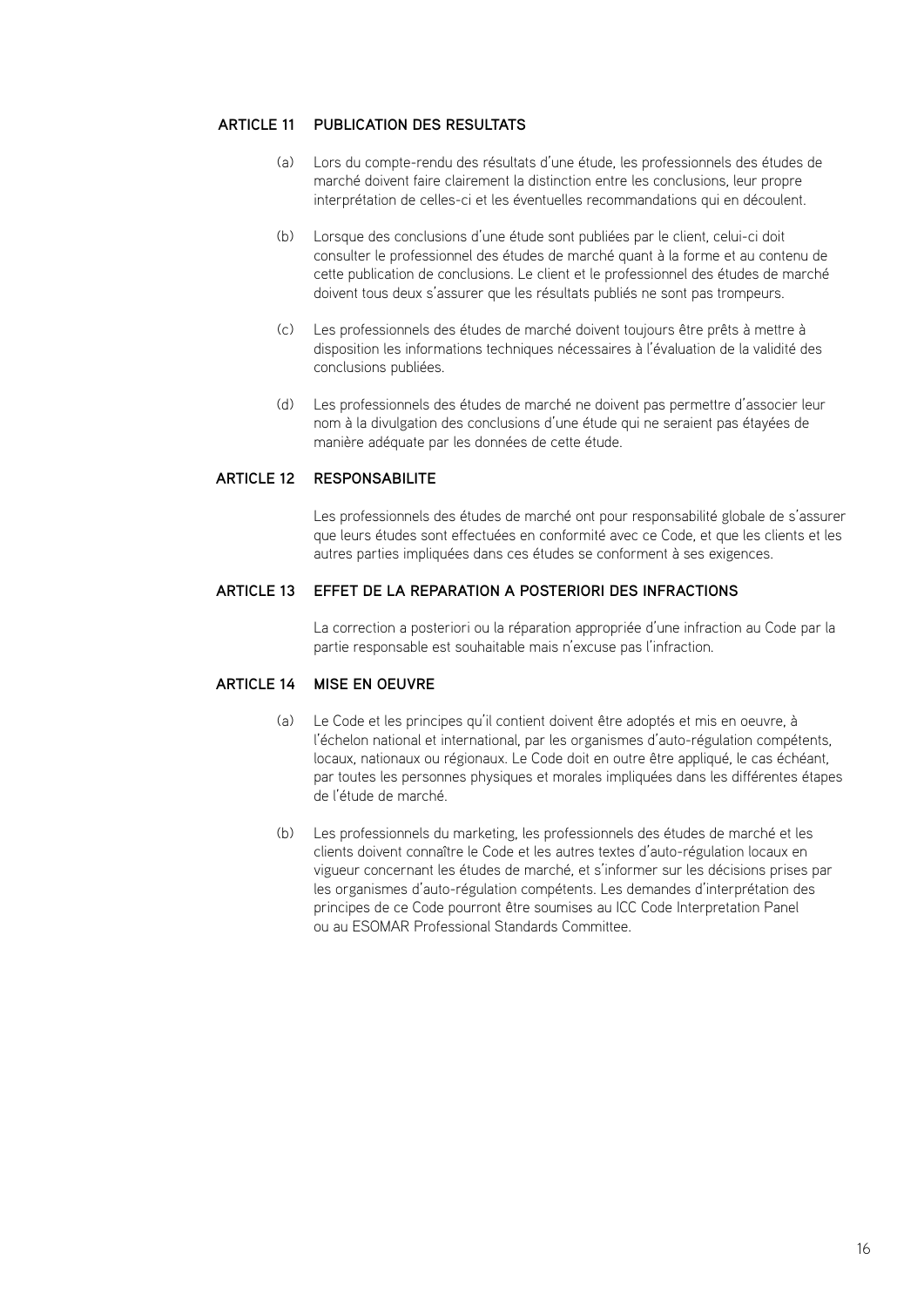# <span id="page-18-0"></span>**ICC/ESOMAR INTERNATIONALER KODEX FÜR DIE MARKT- UND SOZIALFORSCHUNG**

## **Inhalt**

- **[VORWORT](#page-19-0) 18**
- **[ZWECK DES KODEX](#page-20-0) 19**
- **[GRUNDPRINZIPIEN DES KODEX](#page-20-0) 19**
- **[ANWENDUNGSBEREICH DES KODEX](#page-21-0) 20**
- **[INTERPRETATION](#page-21-0) 20**
- **[DEFINITIONEN](#page-21-0) 20**
- **[ARTIKEL](#page-22-0) 21**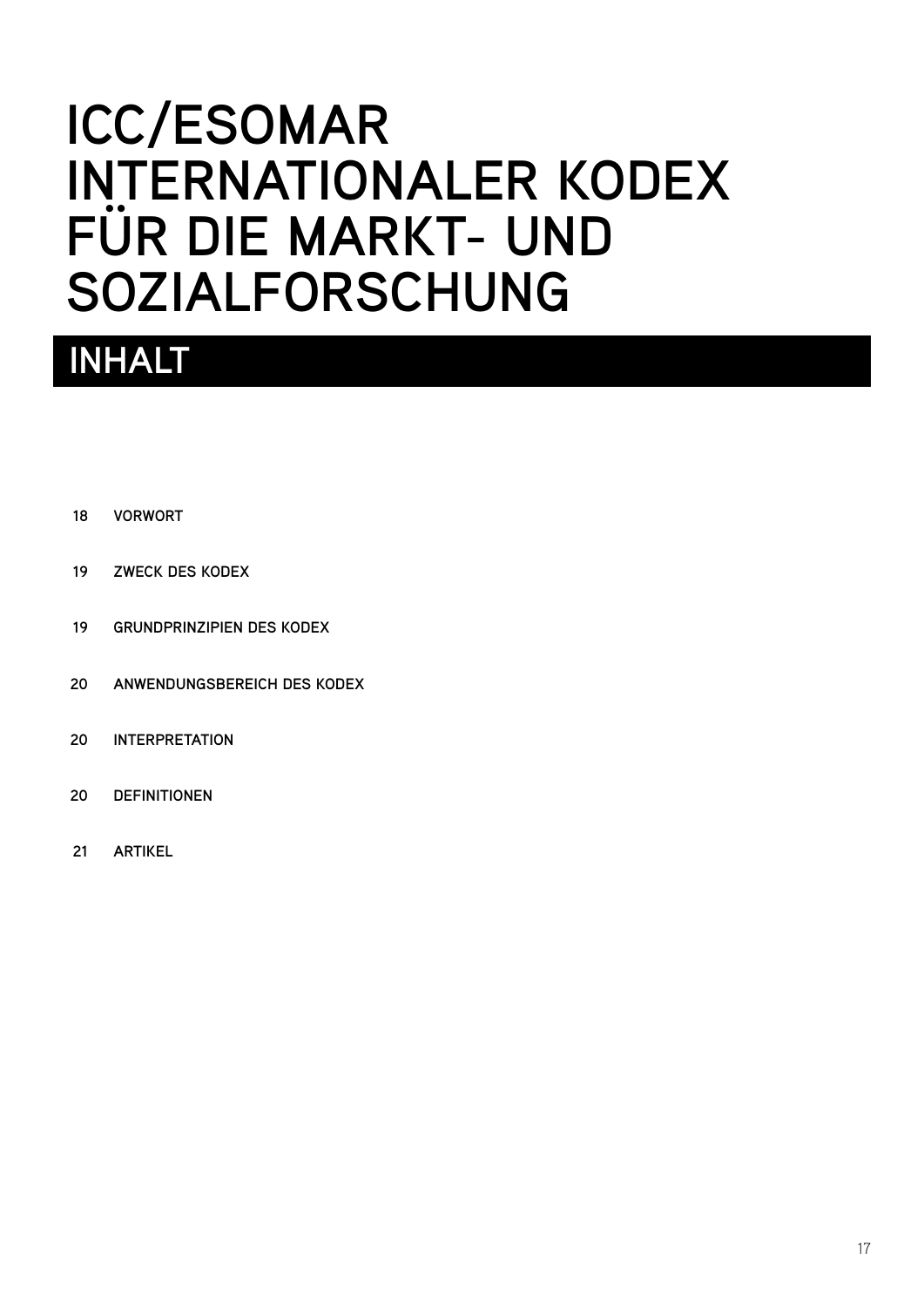# <span id="page-19-0"></span>**ICC/ESOMAR INTERNATIONALER KODEX FÜR DIE MARKT-UND SOZIALFORSCHUNG**

## **VORWORT**

Der erste Kodex für die Praxis der Markt- und Sozialforschung wurde von ESOMAR 1948 veröffentlicht. Ihm folgte eine Anzahl von Kodizes, die nationale Verbände und die Internationale Handelskammer (ICC) erarbeiteten.

1976 kamen ICC und ESOMAR zu der Überzeugung, dass ein einheitlicher internationaler Kodex zwei unterschiedlichen vorzuziehen wäre, und so wurde 1977 ein gemeinsamer ICC/ESOMAR Kodex publiziert. Dieser wurde 1986 und 1994 überarbeitet und aktualisiert, d. h. bei der vorliegenden Fassung handelt es sich um die vierte Auflage des ICC/ESOMAR Kodex mit leicht verändertem Titel.

Erfolgreiche Kommunikation zwischen Anbietern und Verbrauchern von Waren und Dienstleistungen aller Art ist für jede moderne Gesellschaft unentbehrlich. Es gibt viele Methoden der Informationsgewinnung, und mit der Entwicklung und Nutzung der internetbasierten Technologien und anderer interaktiver Medien vervielfachen sich die verfügbaren Kanäle. Eine der wichtigsten Methoden der Informationsgewinnung ist die Marktforschung, wozu im Rahmen dieses Kodex auch die Sozial- und Meinungsforschung gehören. Der Erfolg der Marktforschung hängt maßgeblich vom Vertrauen der Öffentlichkeit ab – davon, dass sie redlich, objektiv und unaufdringlich und ohne Nachteile für die Befragten betrieben wird. Die Veröffentlichung dieses Kodex dient dazu, das Vertrauen der Öffentlichkeit zu pflegen und zu zeigen, dass die Forscher ihre ethische und berufliche Verantwortung erkennen, wenn sie Marktforschung betreiben.

Den Rahmen der Selbstregulierung zur Umsetzung dieses Kodex gibt es erfolgreich bereits seit vielen Jahren. Der Einsatz von Kodizes dieser Art und ihre Umsetzung werden weltweit als beste Vorgehensweise anerkannt und empfohlen, um einen zusätzlichen Beitrag zum Verbraucherschutz zu leisten.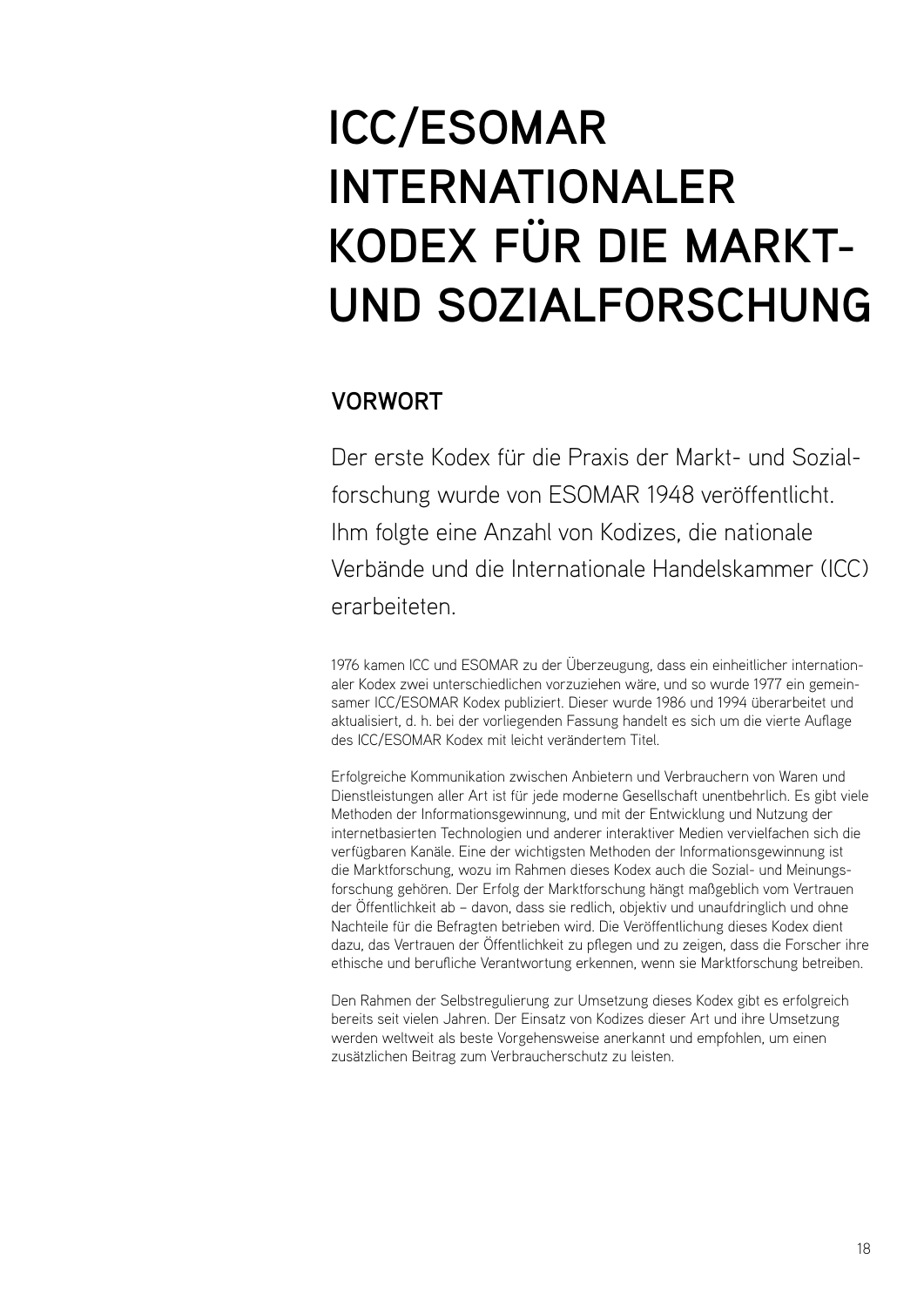## <span id="page-20-0"></span>**ZWECK DES KODEX**

Dieser Kodex wurde in erster Linie als ein Rahmen für die Selbstregulierung entwickelt. In diesem Sinne empfehlen ICC/ESOMAR den weltweiten Einsatz des Kodex, um die folgenden Ziele zu erreichen:

- Aufstellung von ethischen Regeln, die Marktforscher einhalten müssen;
- Stärkung des Vertrauens der Öffentlichkeit in die Marktforschung durch Betonung der Rechte und Sicherheiten, die ihr dieser Kodex garantiert;
- Hervorhebung der besonderen Verantwortung bei der Erhebung der Meinungen von Kindern und Jugendlichen;
- Sicherung der Freiheit von Marktforschern, sich Informationen zu beschaffen, zu erfassen und weiterzugeben (nach Artikel 19 der Internationalen Konvention der Vereinten Nationen über bürgerliche und politische Rechte);
- Minimierung der Notwendigkeit staatlicher und/oder überstaatlicher Gesetze und Vorschriften.

## **GRUNDPRINZIPIEN DES KODEX**

Der Kodex basiert auf den folgenden Grundprinzipien:

- Marktforscher müssen alle anwendbaren nationalen und internationalen Gesetze 1. beachten.
- Marktforscher müssen sich ethisch verhalten und dürfen nichts tun, was dem Ruf 2. der Marktforschung schaden könnte.
- Marktforscher müssen mit besonderer Sorgfalt vorgehen, wenn sie Forschung mit 3. Kindern und Jugendlichen durchführen.
- 4. Die Teilnahme von Befragten ist freiwillig und muss auf der Grundlage einer angemessenen und nicht irreführenden Information über den allgemeinen Zweck und die Art des Projekt erfolgen, wenn ihre Zustimmung zur Teilnahme eingeholt wird, und all diese Erklärungen sind einzuhalten.
- 5. Die Rechte der Befragten als Privatpersonen müssen von den Marktforschern respektiert werden und sie dürfen nicht geschädigt oder benachteiligt werden als unmittelbare Folge ihrer Teilnahme an einem Marktforschungsprojekt.
- 6. Marktforscher dürfen niemals zulassen, dass die in einem Marktforschungsprojekt erhobenen personenbezogenen Daten für irgendeinen anderen Zweck als Marktforschung verwendet werden.
- 7. Marktforscher müssen sicherstellen, dass Projekte und Tätigkeiten genau, transparent und objektiv konzipiert, ausgeführt, berichtet und dokumentiert werden.
- 8. Marktforscher müssen die anerkannten Prinzipien des fairen Wettbewerbs einhalten.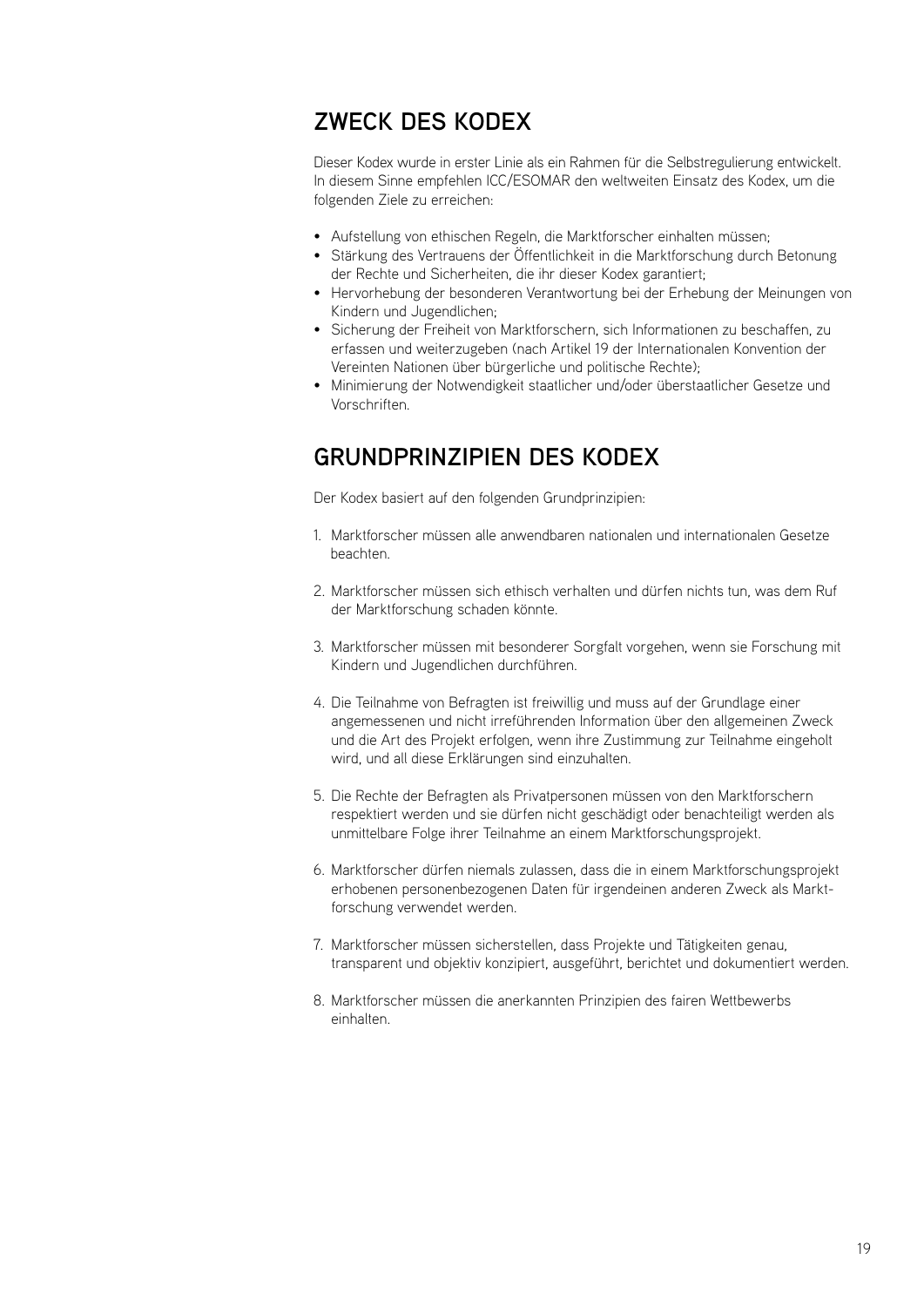## <span id="page-21-0"></span>**ANWENDUNGSBEREICH DES KODEX**

Der Kodex gilt für alle Arten von Marktforschung. Er sollte im Zusammenhang mit anderen ICC und ESOMAR Kodizes und Richtlinien, Prinzipien und Rahmeninterpretationen gelesen werden, die unter www.iccwbo.org oder www.esomar.org verfügbar sind.

Der Kodex definiert Minimalstandards für ethisches Verhalten, die für alle Forscher und Auftraggeber verbindlich sind, und er gilt vor dem Hintergrund des anwendbaren Rechts und allen strengeren Standards oder Regeln, die in einem bestimmten Markt erforderlich sein können. Informationen über solche Anforderungen sind bei ESOMAR erhältlich.

## **INTERPRETATION**

Der Kodex gilt nach dem Geist und den Buchstaben. Die Anerkennung dieses Internationalen Kodex ist eine Voraussetzung für die Mitgliedschaft in ESOMAR und allen anderen Institutionen, die den Kodex offiziell angenommen haben.\*

## **DEFINITIONEN**

- **Marktforschung**, einschließlich Sozial- und Meinungsforschung, ist das systema-(a) tische Einholen und Auswerten von Informationen über Personen oder Organisationen mit Hilfe der statistischen und analytischen Methoden und Techniken der angewandten Sozialwissenschaften, um Einsicht zu gewinnen oder das Treffen von Entscheidungen zu unterstützen. Die Identität der Befragten wird gegenüber dem Nutzer der Information ohne ausdrückliche Zustimmung nicht enthüllt, und es werden keine Verkaufsmethoden ihnen gegenüber angewendet als unmittelbare Folge der von ihnen gegebenen Informationen.
- **Marktforscher** ist definiert als jede Person oder Organisation, die ein Marktforschungsprojekt durchführt oder hierbei eine beratende Funktion ausübt, einschließlich derjenigen, die in der Organisation des Auftraggebers arbeiten.  $(h)$
- **Auftraggeber** ist definiert als jede Person oder Organisation, die ein Marktforschungs-(c) projekt ganz oder teilweise anfordert, in Auftrag gibt oder unterstützt.
- **Befragter** ist definiert als jede Person oder Organisation, von der Informationen (d) für die Zwecke eines Marktforschungsprojekts gesammelt werden, ob sie sich dessen bewusst ist oder nicht, oder die um ein Interview gebeten wird.
- **Interview** ist definiert als jede Form des Kontaktes mit einem Befragten, um Informationen für Marktforschungszwecke zu sammeln. (e)

<sup>\*</sup> Eine Liste dieser Institutionen ist unter www.esomar.org verfügbar.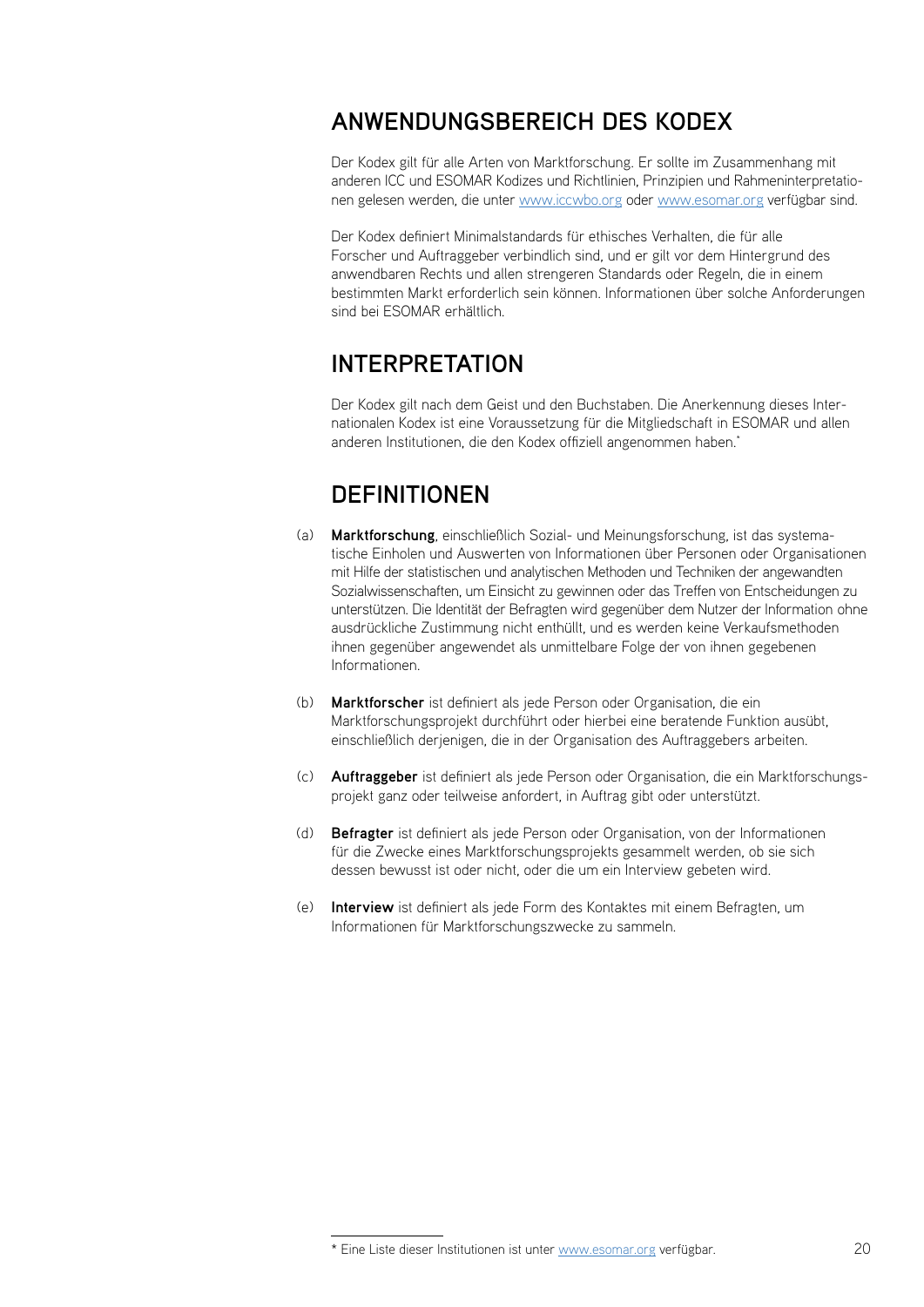## **ARTIKEL**

#### <span id="page-22-0"></span>**GRUNDPRINZIPIEN ARTIKEL 1**

- Marktforschung muss legal, redlich, wahrheitsgemäß und objektiv sein und in Übereinstimmung mit angemessenen wissenschaftlichen Prinzipien durchgeführt werden.  $(a)$
- Marktforscher dürfen in keiner Weise so handeln, dass der Berufsstand der Marktforschung in Misskredit geraten oder das Vertrauen der Öffentlichkeit in ihn Schaden nehmen könnte.  $(h)$
- Marktforschung muss mit berufsständischer Verantwortung und nach den Prinzipien (c) des fairen Wettbewerbs, wie sie im Geschäftsleben allgemein akzeptiert werden, durchgeführt werden.
- Marktforschung muss klar von nicht-forschenden Tätigkeiten unterschieden und getrennt werden, einschließlich aller kommerzieller Tätigkeiten, die auf Einzelpersonen abzielen (z. B. Werbung, Verkaufsförderung, Direktmarketing, Direktverkauf usw.). (d)

## **REDLICHKEIT ARTIKEL 2**

- Marktforschung darf das Vertrauen der Befragten nicht missbrauchen oder deren (a) Mangel an Erfahrung oder Wissen ausbeuten.
- Marktforscher dürfen keine unzutreffenden Aussagen über ihre Fertigkeiten, (b) Erfahrungen oder Tätigkeiten oder über die ihrer Organisation machen.

## **BERUFSSTÄNDISCHE VERANTWORTUNG ARTIKEL 3**

- Die Teilnahme von Befragten an einem Marktforschungsprojekt ist in jedem Stadium völlig freiwillig. Wenn sie um ihre Mitwirkung gebeten werden, dürfen sie nicht irregeführt werden.  $(a)$
- Marktforscher müssen alle angemessenen Vorsichtsmaßnahmen treffen, um sicher zu stellen, dass die Befragten in keiner Weise geschädigt oder benachteiligt werden als unmittelbare Folge ihrer Teilnahme an einem Marktforschungsprojekt. (b)
- Marktforscher dürfen andere Forscher nicht ungerechtfertigt kritisieren. (c)

## **ARTIKEL 4 TRA**

- Marktforscher haben sich gleich zu Beginn auszuweisen und den Forschungszweck (a) eindeutig darzulegen.
- Den Befragten muss es möglich sein, die Identität und guten Absichten des Marktforschers ohne Schwierigkeiten zu überprüfen.  $(h)$
- Marktforscher müssen dem Auftraggeber auf Anfrage gestatten, Qualitätsprüfungen der Datenerhebung und der Datenaufbereitung vorzunehmen.  $(\cap)$
- Marktforscher müssen ihren Auftraggebern die angemessenen technischen Einzelheiten aller für sie durchgeführten Forschungsprojekte zur Verfügung zu stellen. (d)
- Marktforscher müssen sicherstellen, dass Marktforschungsprojekte genau, transparent und objektiv konzipiert, ausgeführt, berichtet und dokumentiert werden.  $(a)$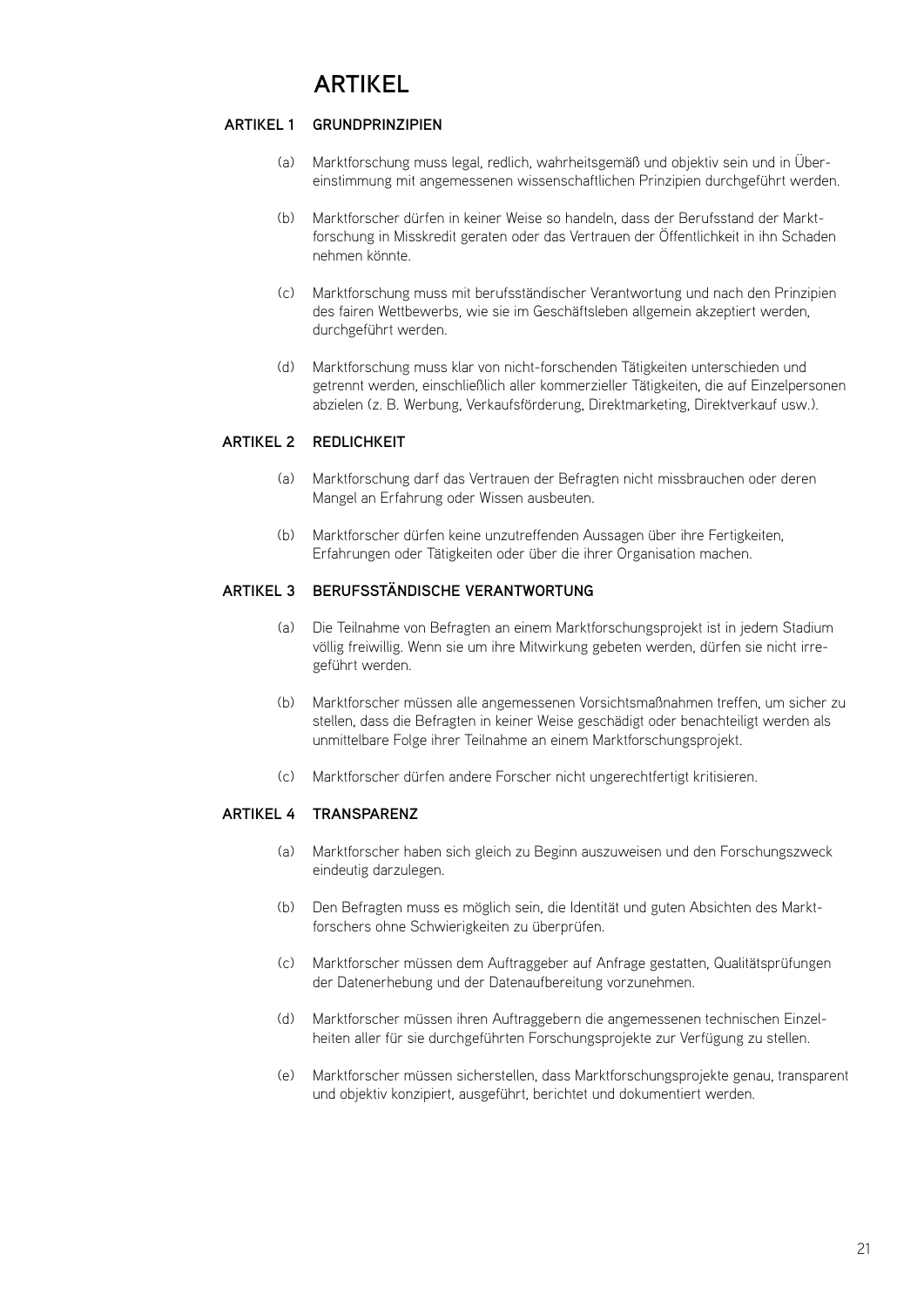### **ARTIKEL 5 BES**

Untersuchungsangebote und Kostenvoranschläge bleiben Eigentum der Organisation oder Person, die sie erstellt hat, sofern nicht anders vereinbart.

#### **ARTIKEL 6 AUFZEICHNUNG UND BEO**

Befragte sind vorab in Kenntnis zu setzen, wenn Beobachtungstechniken oder Aufzeichnungsgeräte für Forschungszwecke verwendet werden, ausgenommen diese werden offen an einem öffentlichen Platz eingesetzt und es werden keine personenbezogenen Daten erhoben. Auf Wunsch der Befragten ist die Aufzeichnung oder der relevante Teil zu vernichten oder zu löschen. Liegt keine ausdrückliche Einwilligung der Befragten vor, muss deren Identität geschützt werden.

#### **Datenschutz und Privatsphäre ARTIKEL 7**

Datenschutzerklärung (a)

Marktforscher müssen eine Datenschutzerklärung haben, die für die Befragten, von denen sie Daten erheben, leicht zugänglich ist.

#### (b) Datenerhebung

Bei der Erhebung personenbezogener Informationen von Befragten müssen Marktforscher sicherstellen, dass:

- die Befragten sich des Zweckes der Erhebung bewusst sind; und
- die Befragten sich über alle Qualitätskontrollen, die einen weiteren Kontakt erfordern, bewusst sind.
- Nutzung der Daten (c)

Gemäß diesem Kodex erhobene und gespeicherte personenbezogene Informationen:

- müssen zu festgelegten Forschungszwecken erhoben werden und dürfen nicht auf irgendeine Weise genutzt werden, die mit diesen Zwecken unvereinbar ist;
- müssen angemessen, wichtig und nicht übertrieben sein in Bezug auf den Forschungszweck, für den sie erhoben und/oder weiterverarbeitet werden; und
- dürfen nicht länger gespeichert werden, als es für den Zweck erforderlich ist, für den die Informationen erhoben oder weiterverarbeitet wurden.

Marktforscher müssen sicherstellen, dass die Identität der Befragten dem Auftragge ber vorenthalten wird. Der Forscher kann die personenbezogenen Informationen des Befragten dem Auftraggeber unter den folgenden Bedingungen mitteilen, wenn nicht nationale Bestimmungen strengere Vorschriften erfordern:

- i) der Befragte hat ausdrücklich diesen Wunsch geäußert und/oder
- ii) die Befragten haben ihre ausdrückliche Zustimmung gegeben und
- iii) unter der Voraussetzung, dass keine kommerzielle Tätigkeit (wie in [Artikel 1d\)](#page-22-0) definiert) ihnen gegenüber angewendet wird als unmittelbare Folge der von ihnen gegebenen Informationen.
- (d) Sicherheit der Verarbeitung

Marktforscher müssen sicherstellen, dass angemessene Sicherheitsmaßnahmen eingesetzt werden, um den nicht-autorisierten Zugang zu, die Manipulation von oder die Enthüllung von personenbezogenen Daten zu verhindern.

Wenn personenbezogene Daten an Dritte übermittelt werden, muss sicher sein, dass diese ein mindestens gleichwertiges Sicherheitsniveau gewährleisten.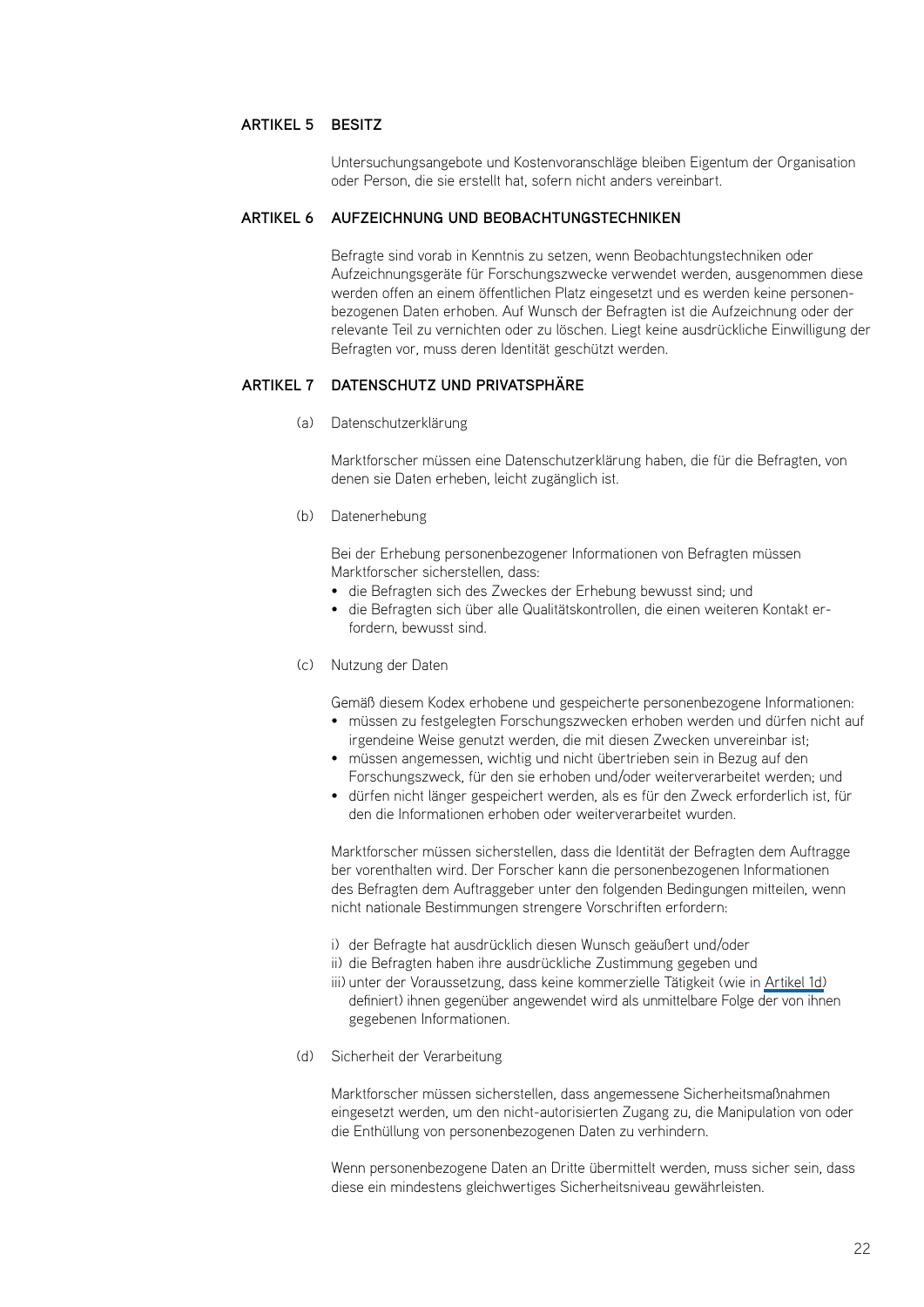Rechte des Befragten (e)

Es müssen angemessene Maßnahmen getroffen werden, um sicher zu stellen, dass die Befragten ihre Rechte kennen und in Anspruch nehmen können

- nicht an dem Marktforschungsprojekt teilzunehmen;
- jederzeit das Marktforschungsinterview abzubrechen:
- zu fordern, dass ihre personenbezogenen Daten Dritten nicht zugänglich gemacht werden; und
- falsche personenbezogene Daten, die über sie gespeichert sind, gelöscht oder berichtigt werden.
- Grenzüberschreitende Übermittlungen (f)

Besondere Sorgfalt ist geboten, um die Datenschutzrechte von Einzelpersonen zu wahren, wenn personenbezogene Daten vom Erhebungsland in ein anderes Land übermittelt werden.

Wenn die Datenverarbeitung in einem anderen Land durchgeführt wird, müssen alle notwendigen Schritte unternommen werden, damit angemessene Sicherheitsmaßnahmen beachtet und die Datenschutzprinzipien des Kodex eingehalten werden.

## **ARTIKEL 8 KINDER UND JUGE**

Marktforscher müssen bei der Befragung von Kindern und Jugendlichen mit besonderer Sorgfalt vorgehen. Vor jedem Interview mit einem Kind ist zunächst die Zustimmung eines Elternteils oder Erziehungsberechtigten einzuholen.

#### **Gemeinsame Interviews ARTIKEL 9**

Marktforscher müssen Auftraggeber davon in Kenntnis setzen, wenn die für sie durchzuführenden Arbeiten mit Arbeiten für andere Auftraggeber in einem Projekt gemeinsam oder zusammengefasst durchgeführt werden, ohne die Identität dieser Auftraggeber ohne deren Zustimmung preiszugeben.

#### **Unterauftragsvergabe ARTIKEL 10**

Marktforscher müssen ihre Auftraggeber vor Beginn der Arbeiten informieren, wenn irgendein Teil der Arbeit für sie außerhalb der eigenen Organisation (einschließlich der Einbeziehung irgendwelcher externer Berater) untervergeben werden soll. Auf Anfrage ist den Auftraggebern die Identität solcher Subunternehmer mitzuteilen.

## **Veröffentlichung von Ergebnissen ARTIKEL 11**

- Bei der Berichtslegung der Ergebnisse eines Marktforschungsprojekts müssen die Forscher eindeutig zwischen den Ergebnissen, der Interpretation durch die Forscher und allen darauf gegründeten Empfehlungen unterscheiden.  $(a)$
- Werden irgendwelche Ergebnisse eines Forschungsprojekts vom Auftraggeber veröffentlicht, muss dieser gebeten werden, den Forscher bezüglich der Form und des Inhalts der Veröffentlichung um Rat zu fragen. Auftraggeber und Marktforscher tragen gemeinsam die Verantwortung, sicher zu stellen, dass die veröffentlichten Ergebnisse nicht irreführend sind. (b)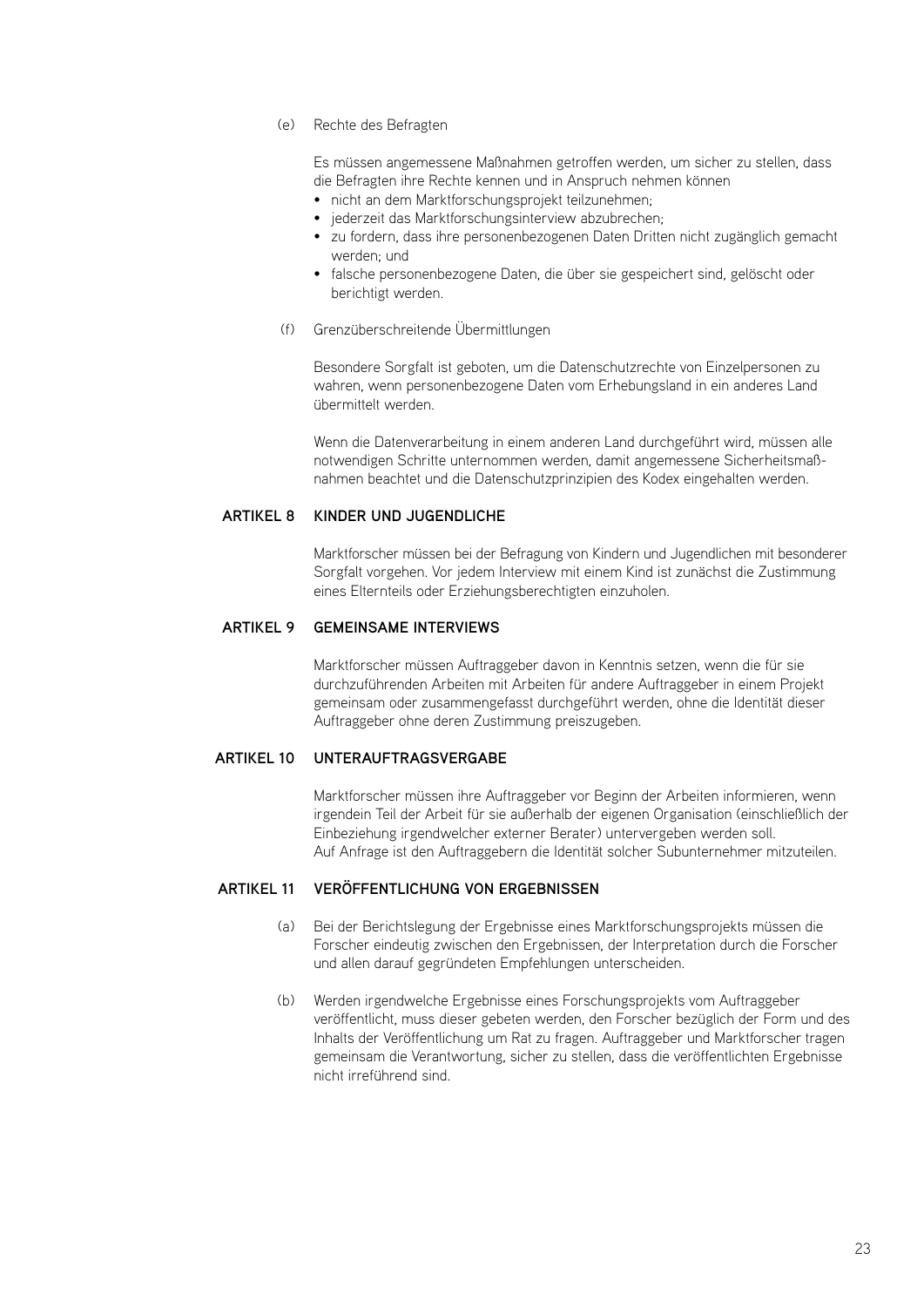- Marktforscher müssen immer in der Lage sein, die technischen Informationen (c) zugänglich zu machen, die notwendig sind, um die Gültigkeit der veröffentlichten Ergebnisse bewerten zu können.
- Marktforscher dürfen nicht zulassen, dass ihr Name mit der Verbreitung von Schlussfolgerungen aus einem Marktforschungsprojekt in Verbindung gebracht wird, außer sie werden durch die Daten angemessen unterstützt. (d)

## **ARTIKEL 12 VERANTWO**

Forscher tragen die Gesamtverantwortung dafür, sicher zu stellen, dass die Forschung in Übereinstimmung mit diesem Kodex durchgeführt wird und dass Auftraggeber und andere an der Forschung beteiligte Dritte der Einhaltung der Anforderungen des Kodex zustimmen.

## **Wirksamkeit nachträglicher Bereinigung von VerstöSSen ARTIKEL 13**

Nachträgliche Korrekturen und/oder angemessene Bereinigungen eines Verstoßes gegen diesen Kodex durch die verantwortliche Partei sind wünschenswert, aber keine Entschuldigung für den Verstoß.

## **ARTIKEL 14 UMS**

- Der Kodex und die darin aufgelisteten Prinzipien sollten national und international (a) von den betreffenden lokalen, nationalen oder regionalen Selbstregulierungsorganen anerkannt und umgesetzt werden. Sofern angemessen, sollte der Kodex auch in allen Phasen von allen an einem Marktforschungsprojekt beteiligten Organisationen, Unternehmen und Einzelpersonen angewendet werden.
- Anbieter, Forscher und Auftraggeber sollten mit dem Kodex und mit anderen (b)wichtigen lokalen Dokumenten der Selbstregulierung der Marktforschung vertraut sein und sich selbst mit den Entscheidungen des zuständigen Selbstregulierungsorgans vertraut machen. Anfragen zur Interpretation der in diesem Kodex enthaltenen Prinzipien können an das Code Interpretation Panel des ICC oder das Professional Standards Committee von ESOMAR gerichtet werden.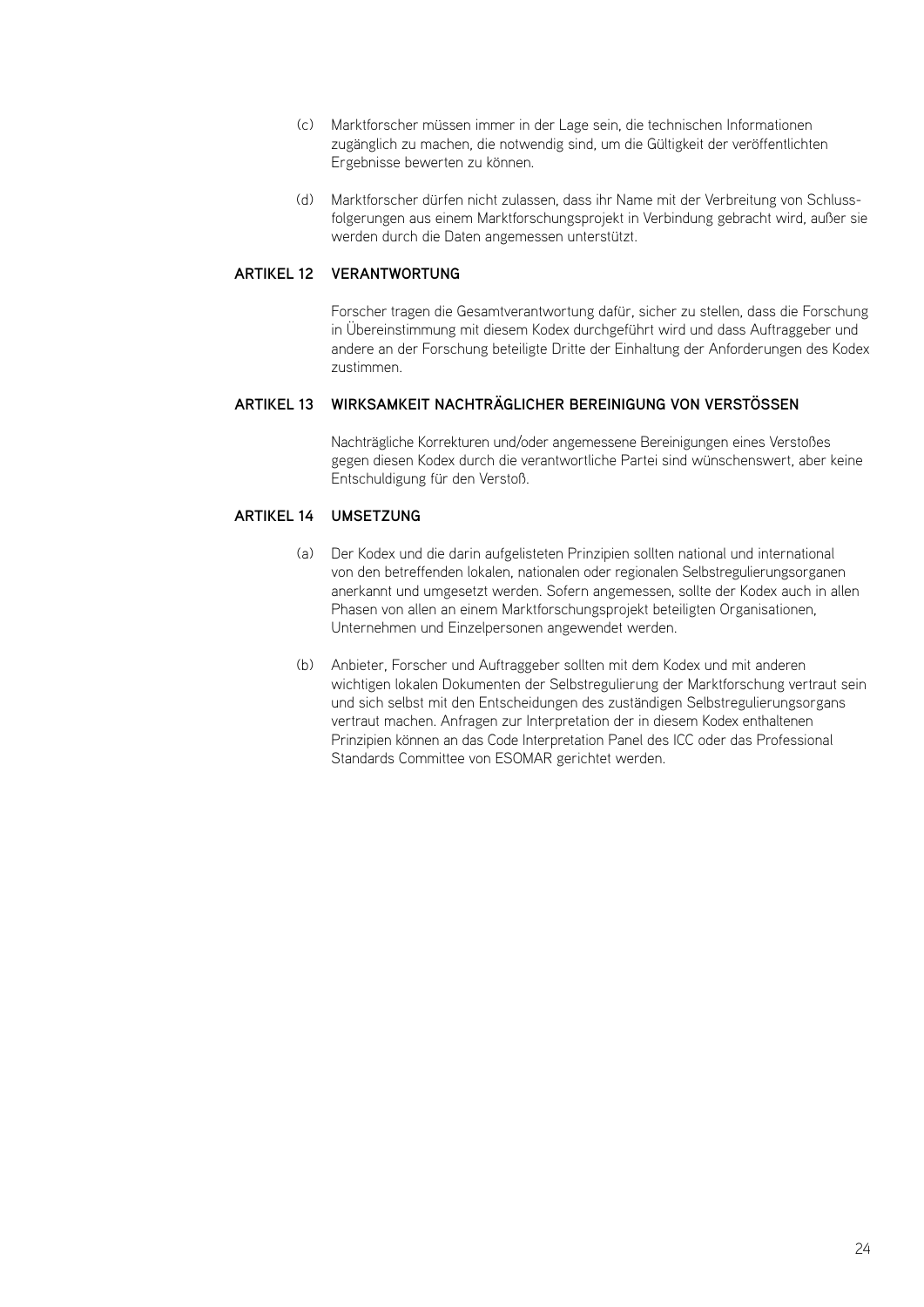# <span id="page-26-0"></span>**CÓDIGO INTERNACIONAL ICC/ESOMAR PARA LA INVESTIGACIÓN SOCIAL Y DE MERCADOS**

## **ÍNDICE**

- **[INTRODUCCIÓN](#page-27-0) 26**
- **[PROPÓSITO DEL CÓDIGO](#page-28-0) 27**
- **[FUNDAMENTOS CLAVE DEL CÓDIGO](#page-28-0) 27**
- **[ALCANCE DEL CÓDIGO](#page-29-0) 28**
- **[INTERPRETACIÓN](#page-29-0) 28**
- **[DEFINICIONES](#page-29-0) 28**
- **[ARTÍCULOS](#page-30-0) 29**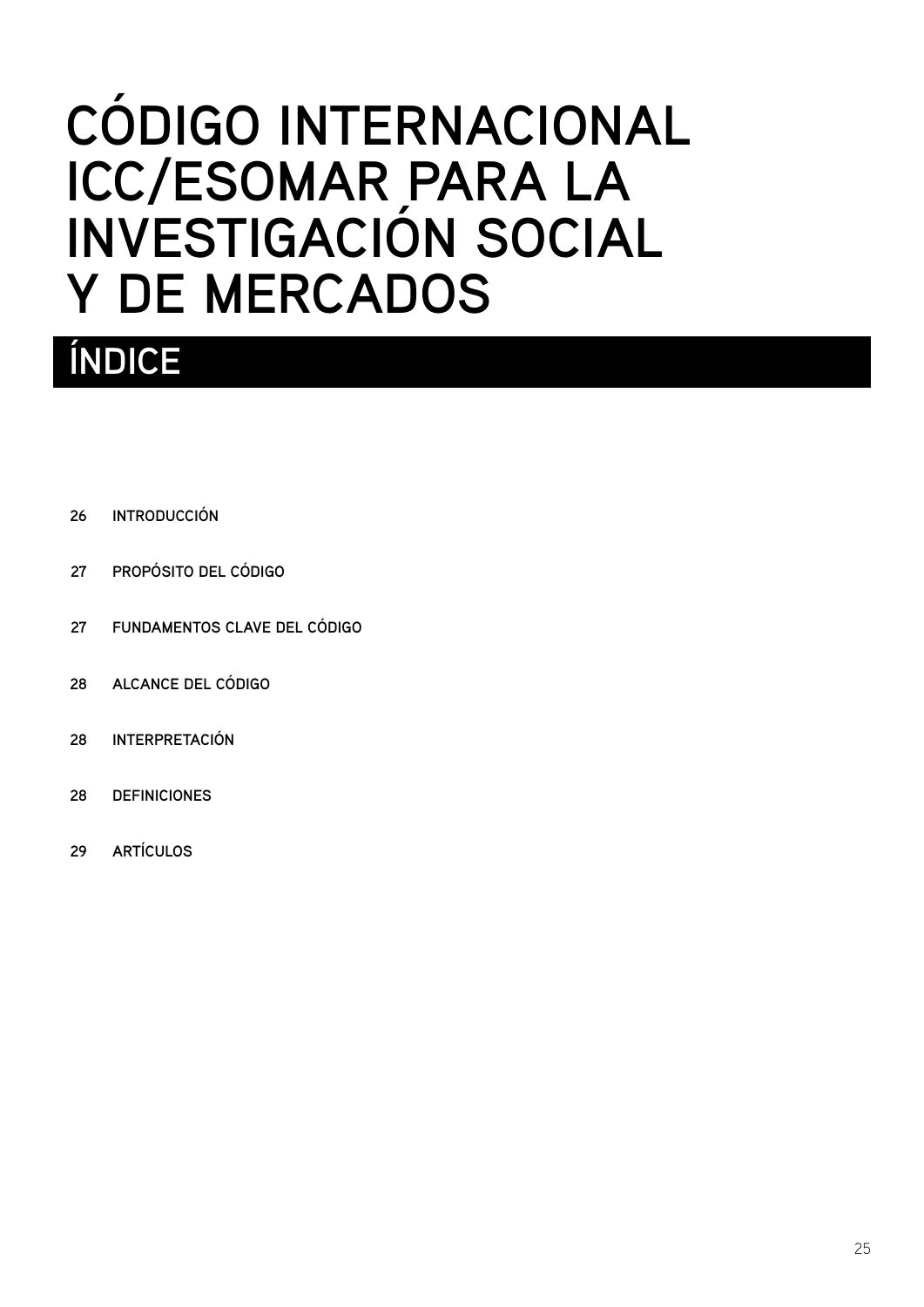# <span id="page-27-0"></span>**CÓDIGO INTERNACIONAL ICC/ESOMAR PARA LA INVESTIGACIÓN SOCIAL Y DE MERCADOS**

## **INTRODUCCIÓN**

ESOMAR publicó el primer Código para la Práctica de la Investigación Social y de Mercados en 1948. A éste le siguieron otros códigos redactados por organismos nacionales y por la Cámara de Comercio Internacional (ICC).

En 1976, ESOMAR y ICC decidieron que era preferible tener un código internacional único en lugar de dos códigos diferentes, por lo que al año siguiente, en 1977, se publicó el Código conjunto ICC/ESOMAR. Este documento fue revisado y actualizado en 1986 y en 1994, de modo que la versión actual, que lleva un título ligeramente modificado, es la cuarta edición del Código ICC/ESOMAR.

La comunicación eficaz entre proveedores y consumidores de toda clase de bienes y servicios es vital para cualquier sociedad moderna. Hay muchos métodos para reunir información y los canales actualmente disponibles al efecto se multiplican con el desarrollo y el uso de las tecnologías basadas en Internet y otros medios interactivos. Uno de los métodos más importantes para reunir información es el uso de la investigación de mercados, concepto que en este Código incluye la investigación social y de opinión. El éxito de la investigación de mercado depende de la confianza del público en que ésta se realice honradamente y con objetividad, sin intromisiones indeseables ni molestias para los entrevistados. La publicación de este Código tiene por objeto fomentar la confianza del público y demostrar el reconocimiento de sus responsabilidades éticas y profesionales por parte de quienes practican la investigación de mercados.

El marco autorregulador responsable de la implementación de este Código funciona satisfactoriamente desde hace muchos años. El uso de esta clase de códigos y su implantación han sido aceptados como mejores prácticas en todo el mundo, en tanto medios reconocidos para proporcionar un estrato adicional de protección al consumidor.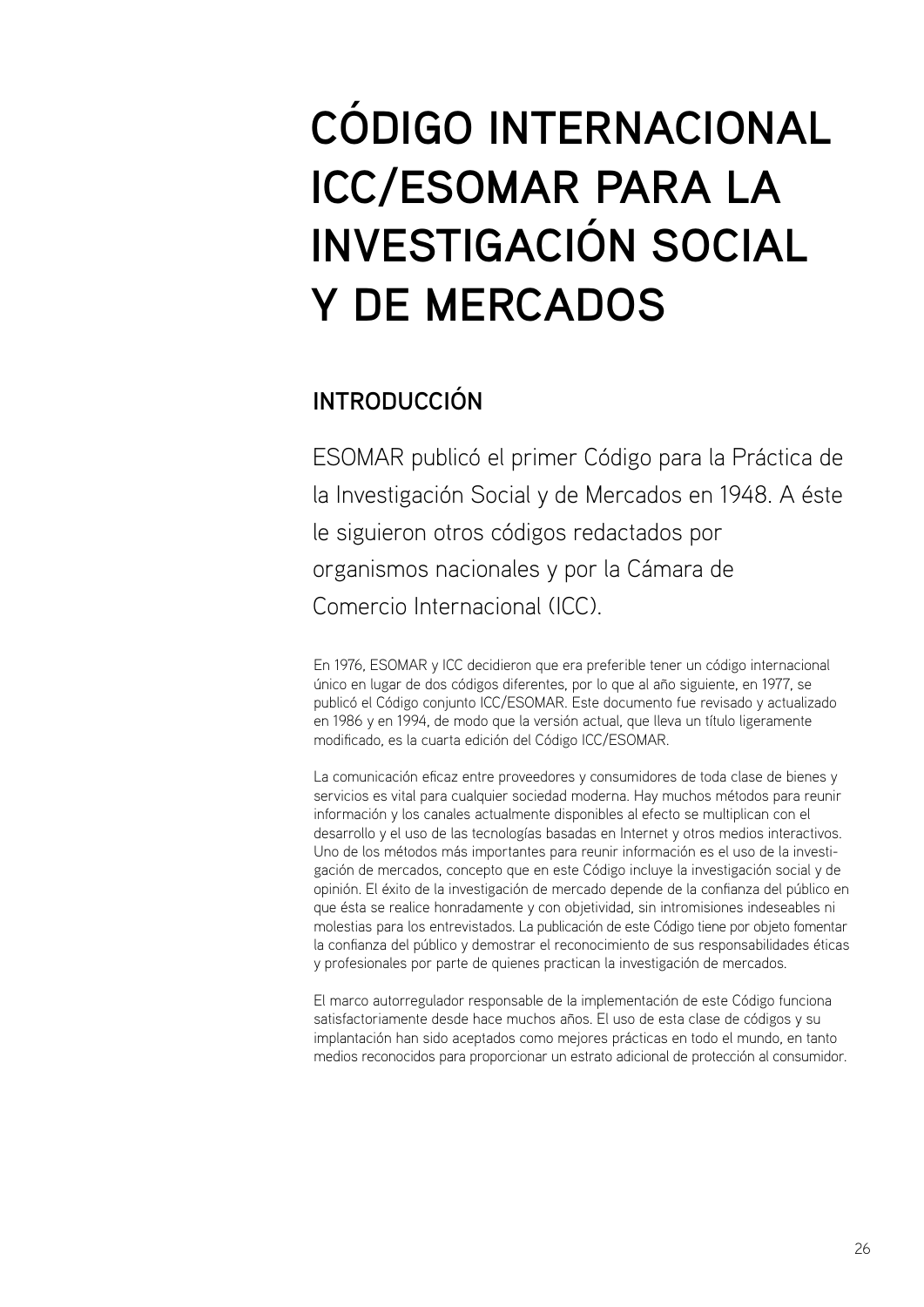## <span id="page-28-0"></span>**PROPÓSITO DEL CÓDIGO**

Este Código ha sido concebido principalmente como marco para la autorregulación. Teniendo esto en cuenta, ICC/ESOMAR recomiendan la aplicación mundial del Código, que se propone cumplir los siguientes objetivos:

- Establecer las normas éticas que deberá cumplir el investigador de mercados;
- Incrementar la confianza del público en la investigación de mercados, subrayando los derechos y garantías de que dicho público disfruta según este Código;
- Subrayar la necesidad de contar con el consentimiento correspondiente cuando se recogen las opiniones de niños o adolescentes;
- Garantizar la libertad del investigador de mercado para buscar, recibir e impartir información (tal como se contempla en el artículo 19 del Pacto Internacional de Derechos Civiles y Políticos de Naciones Unidas);
- Minimizar la necesidad de legislación o regulación gubernamental y/o intergubernamental.

## **FUNDAMENTOS CLAVE DEL CÓDIGO**

El Código está basado en estos fundamentos clave:

- El investigador actuará de conformidad con la legislación nacional e internacional 1. vigente.
- El investigador observará una conducta ética y no hará nada que pudiera perjudicar 2. la reputación de la investigación de mercados.
- El investigador actuará con especial cuidado cuando lleve a cabo sus investigaciones 3. entre niños y adolescentes.
- La colaboración de los entrevistados es voluntaria y debe estar basada en la infor-4. mación adecuada y nunca engañosa acerca del propósito general y la naturaleza del proyecto, que deberá impartirse para obtener su acuerdo. El investigador debe respetar todas las declaraciones realizadas.
- El investigador deberá respetar los derechos individuales de los entrevistados, que 5. no deberán resultar perjudicados o negativamente afectados como resultado directo de su participación en un estudio de mercado.
- El investigador jamás permitirá que los datos personales recogidos durante un estu-6. dio de mercado se utilicen para propósitos ajenos a la investigación de mercados.
- El investigador deberá asegurarse de que el diseño, la puesta en práctica, la emisión 7. de informes y la documentación de los proyectos y actividades sean adecuados y se realicen con transparencia y objetividad.
- El investigador actuará de conformidad con los principios reconocidos de la libre 8.competencia.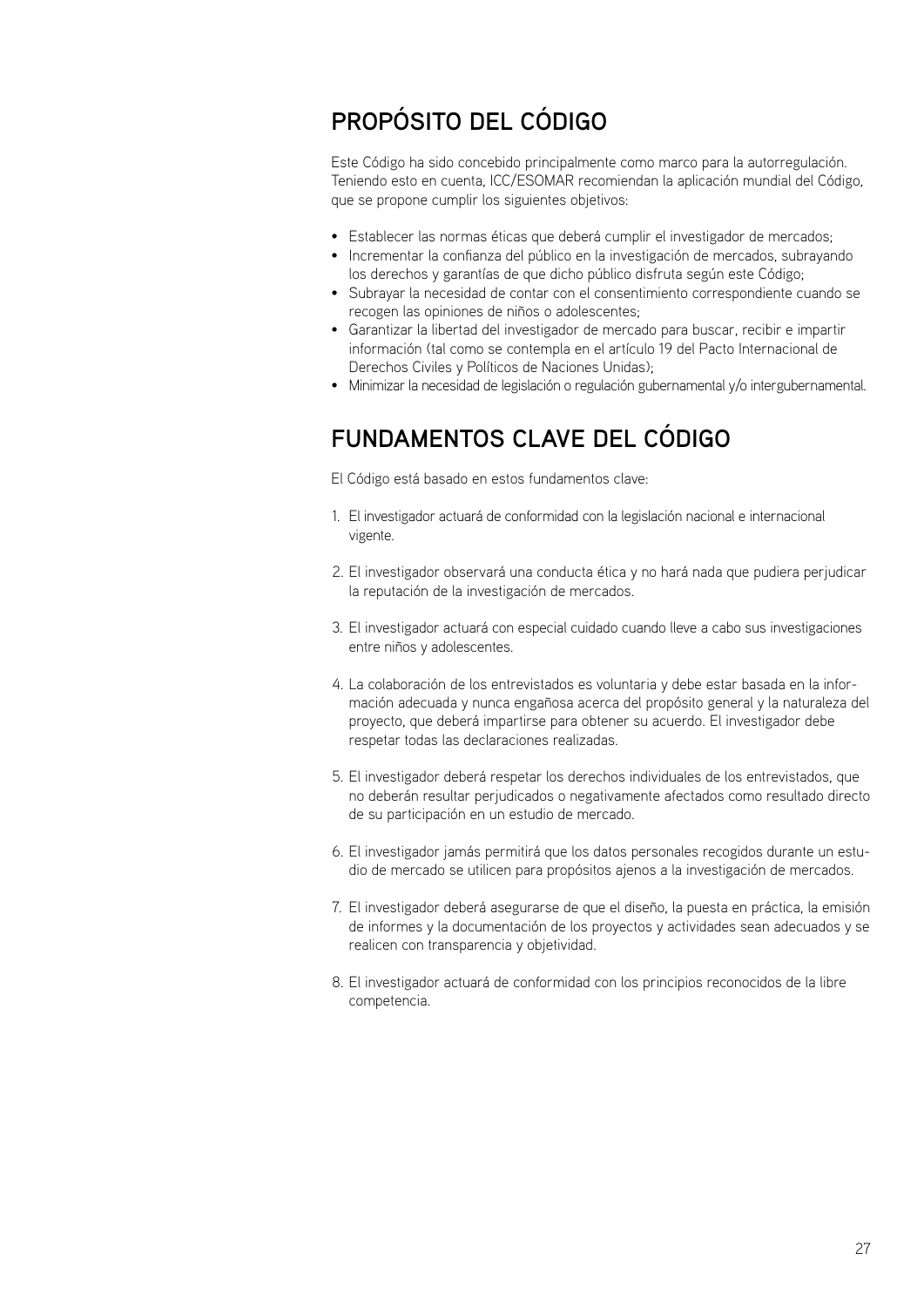## <span id="page-29-0"></span>**ALCANCE DEL CÓDIGO**

El Código es aplicable a la totalidad de la investigación de mercados. Debe ser considerado conjuntamente con otros códigos y directrices, principios e interpretaciones de los marcos de referencia de ESOMAR y ICC, que pueden encontrarse en www.iccwbo.org o en www.esomar.org.

El Código establece los principios éticos básicos que deben observar todos los investigadores y clientes y es aplicable dentro del marco de la legislación vigente o de cualquier normativa o requisitos más estrictos que puedan regir en un mercado específico. ESOMAR pone a disposición de los interesados información acerca de estos requisitos especiales.

## **INTERPRETACIÓN**

Las normas del Código deben aplicarse no sólo respetando la letra sino también el espíritu del mismo. La aceptación de este Código Internacional es una condición para ser miembro de ESOMAR y de todas las organizaciones nacionales e internacionales que lo han adoptado oficialmente.<sup>\*</sup>

## **DEFINICIONES**

- La **investigación de mercados**, que incluye la investigación social y de opinión, consiste (a) en la recopilación e interpretación sistemáticas de información sobre personas u organizaciones, utilizando métodos estadísticos y analíticos y técnicas de las ciencias sociales aplicadas para obtener nuevas percepciones o aportar elementos de apoyo a la toma de decisiones. La identidad de los entrevistados no se revelará al usuario de la información sin el consentimiento específico de aquéllos, ni los entrevistados serán contactados para acciones de venta como resultado directo de haber facilitado información.
- El **investigador** se define como cualquier persona u organización que lleva a cabo un (b) estudio de mercado o actúa como consultor en el mismo, incluyendo aquellas personas que trabajan en la organización del cliente.
- El **cliente** se define como cualquier persona y organización que solicita, encarga o (c) suscribe total o parcialmente un estudio de mercado.
- El **entrevistado** se define como cualquier persona u organización de la que el investi-(d) gador obtiene información a los fines de un estudio de mercado, tanto si es consciente de ello como si no lo es, o a la que se le solicita una entrevista.
- La **entrevista** se define como cualquier contacto mantenido con un entrevistado con el objeto de obtener información a los fines de un estudio de mercado.  $(\rho)$

<sup>\*</sup> La lista se puede consultar en www.esomar.org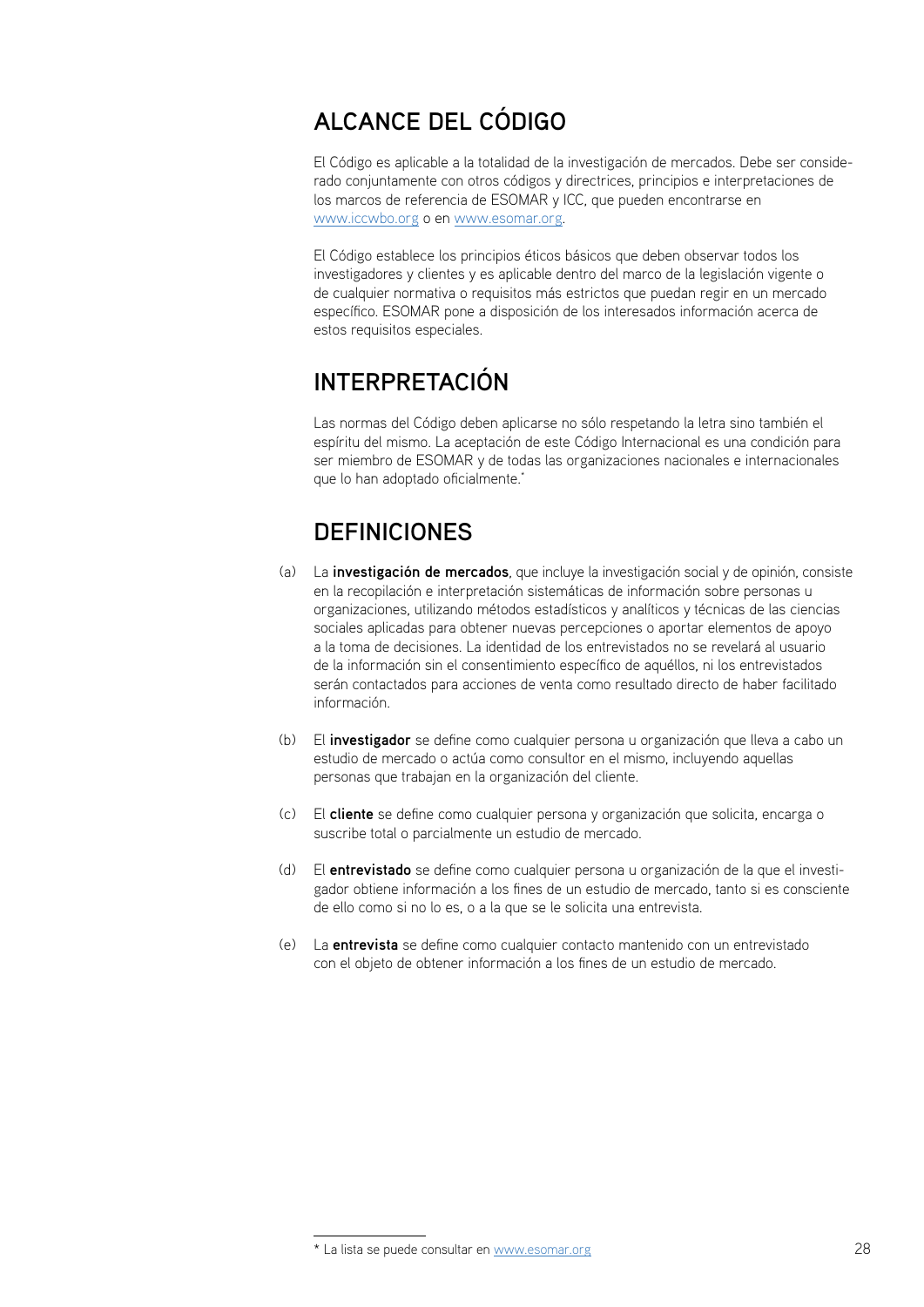## **ARTÍCULOS**

## <span id="page-30-0"></span>**Principios básicos Artículo 1**

- La investigación de mercados deberá ser legal, honrada, veraz y objetiva, y deberá (a) llevarse a cabo según los métodos científicos apropiados.
- El investigador no deberá actuar de forma que pudiera desacreditar la profesión o (b) provocar en el público una pérdida de confianza en ella.
- La investigación de mercados deberá realizarse asumiendo siempre la responsabilidad (c) profesional y de conformidad con los principios de la libre competencia reconocidos en el mundo empresarial.
- La investigación de mercados deberá distinguirse y mantenerse claramente separada de las actividades ajenas a la investigación, incluyendo toda actividad comercial dirigida a los entrevistados (por ejemplo publicidad, promoción de ventas, marketing directo, venta directa, etc.). (d)

## **ARTÍCULO 2 HON**

- La investigación de mercados no deberá abusar de la confianza de los entrevistados ni (a) explotar su falta de conocimientos o de experiencia.
- El investigador no deberá realizar falsas declaraciones acerca de su pericia, su experi-(b) encia o sus actividades, ni acerca de las de su organización.

## **Responsabilidad profesional Artículo 3**

- La colaboración de los entrevistados en un proyecto de estudio de mercado es total-(a) mente voluntaria en todas sus fases. Los entrevistados no deberán ser engañados cuando se requiera su colaboración.
- El investigador deberá adoptar todas las precauciones razonables para que los entrevistados no se vean en manera alguna directamente perjudicados o negativamente afectados como consecuencia de su participación en un estudio de mercado. (b)
- El investigador no deberá criticar injustificadamente a otros investigadores. (c)

## **ARTÍCULO 4 TR**

- El investigador deberá identificarse de inmediato y exponer sin ambigüedades el (a) propósito de la investigación.
- El entrevistado deberá tener la posibilidad de comprobar sin dificultad la identidad del (b) investigador y su buena fe.
- A petición, el investigador deberá permitir al cliente tomar medidas para comprobar la (c) calidad de la recopilación y el tratamiento de la información.
- El investigador deberá proporcionar a su cliente los datos técnicos adecuados de todo (d) estudio de mercado realizado para él.
- El investigador deberá asegurarse de que el proyecto de una investigación de (e)mercado esté diseñado, realizado, presentado y documentado de manera exacta, transparente y objetiva.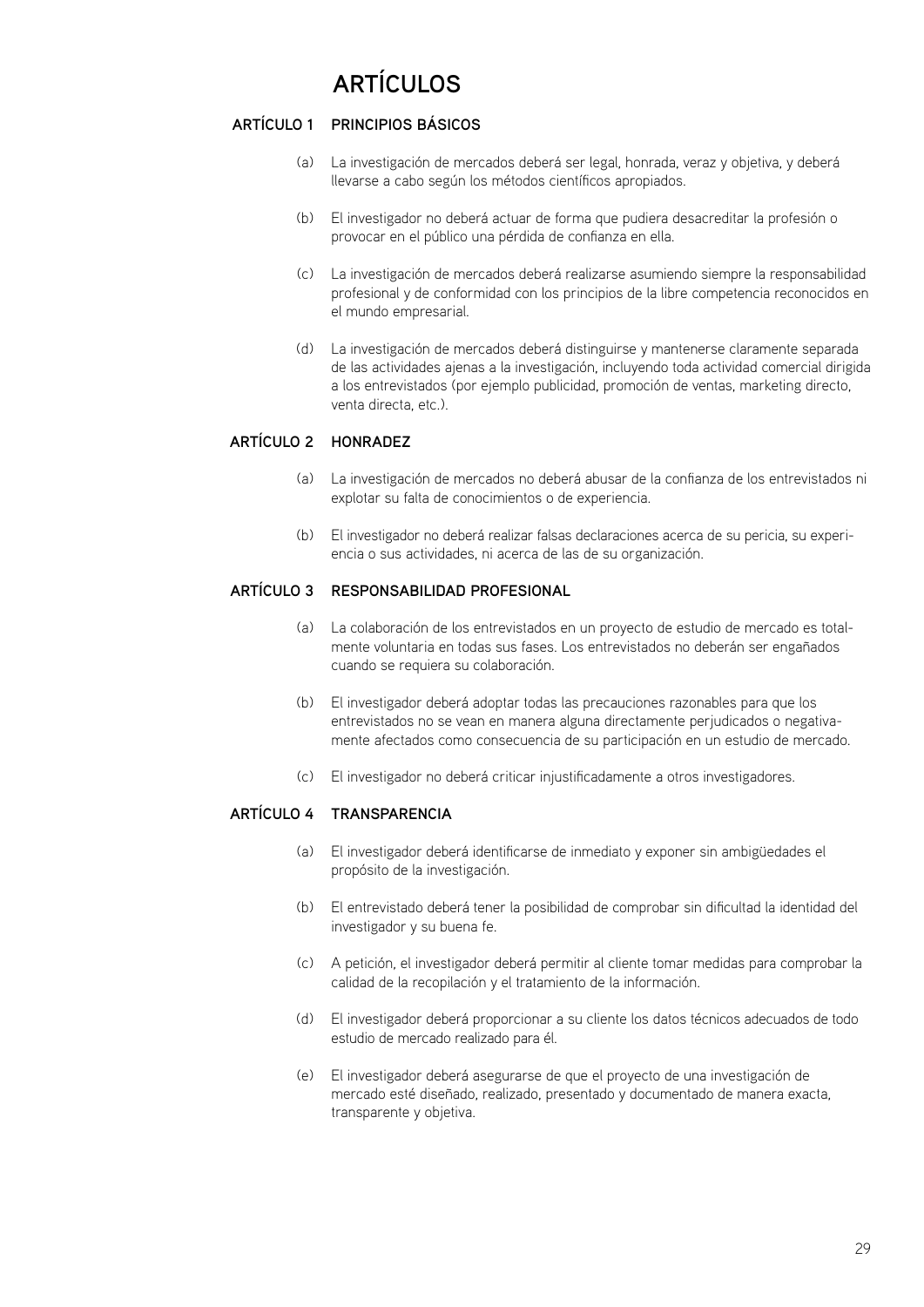## **ARTÍCULO 5 PR**

Las propuestas y presupuestos de investigación son propiedad de la organización o persona que los ha desarrollado, a menos que haya un acuerdo al respecto.

#### **Técnicas de grabación y observación Artículo 6**

Los entrevistados deberán ser informados previamente sobre el empleo de técnicas de observación o sistemas de grabación, excepto cuando estos se utilicen abiertamente en lugares públicos y no se recojan datos personales. Si un entrevistado así lo deseara, la grabación o la sección pertinente de la misma será destruida o borrada. En caso de no contar con el consentimiento explícito del entrevistado, deberá protegerse su anonimato.

#### **Protección de datos y confidencialidad Artículo 7**

Política de confidencialidad (a)

El investigador dispondrá de una política de confidencialidad a la que puedan acceder fácilmente los entrevistados cuyos datos recojan.

(b) Recopilación de datos

Al recoger información personal del entrevistado, el investigador deberá asegurarse de que:

- el entrevistado conozca el propósito de la recopilación de datos, y
- el entrevistado conozca cualquier posible futura actividad de control de calidad que incluya un nuevo contacto.
- Utilización de datos (c)

La información personal recogida y guardada en cumplimiento de este Código:

- deberá ser recopilada a fin de una investigación específica y no se utilizará en modo alguno que sea incompatible con dichos fines;
- deberá ser adecuada, pertinente y no excesiva en relación con el objetivo de la investigación para la que ha sido recopilada y/o posteriormente tratada, y
- no deberá guardarse durante más tiempo del que sea necesario para cumplir el propósito que originó su recopilación o tratamiento posterior.

El investigador se asegurará de que la identidad de los entrevistados no se revele al cliente. A menos que la legislación nacional contenga normas más estrictas a este respecto, el investigador podrá comunicar al cliente los datos personales que identifican al entrevistado bajo las siguientes condiciones:

- i) cuando el entrevistado haya expresado de manera explícita su deseo de que así lo haga y/o
- ii) cuando el entrevistado haya proporcionado su consentimiento explícito para ello y
- iii) a condición de que no se le dirigirá actividad comercial alguna (tal como se define en el [Artículo 1d\)](#page-30-0) como resultado directo de haber proporcionado sus datos personales.
- (d) Seguridad en el tratamiento de datos

El investigador deberá garantizar la aplicación de medidas de seguridad adecuadas para evitar el acceso no autorizado, la manipulación o la revelación de datos personales.

Si se transfieren datos personales a terceros deberá exigirse que, como mínimo, se utilicen medidas de seguridad de un nivel equivalente al empleado hasta el momento.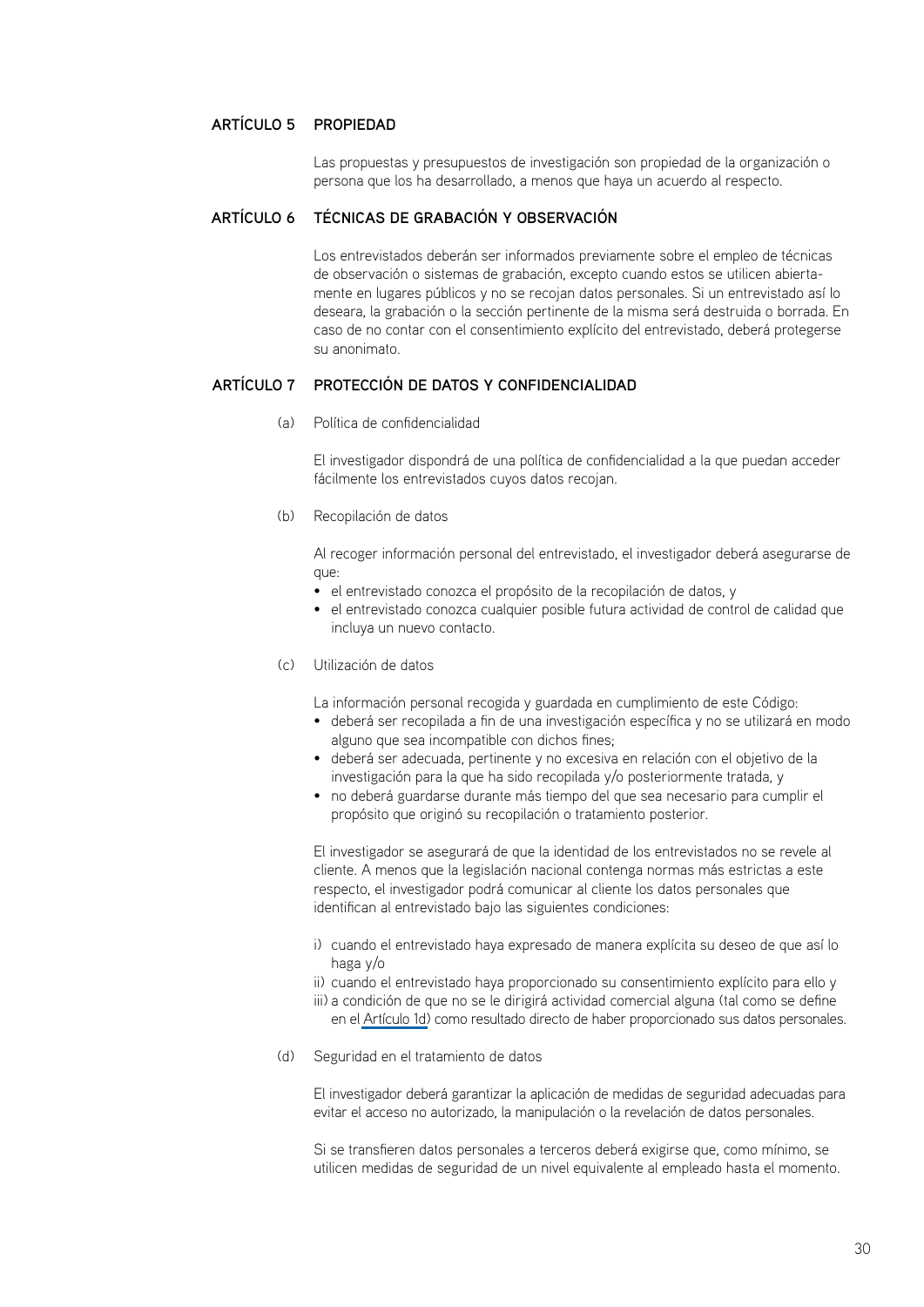Derechos del entrevistado (e)

Se tomarán las medidas adecuadas para que los entrevistados comprendan y puedan ejercer sus derechos

- de no participar en un estudio de mercado;
- de retirarse en cualquier momento de la entrevista realizada para el estudio de mercado;
- de exigir que sus datos personales no sean puestos a disposición de terceros, y
- de borrar o rectificar los datos personales incorrectos que se guarden.
- (f) Transacciones entre países

Se tendrá especial cuidado de respetar los derechos de protección de los datos personales cuando éstos sean transferidos a otro país desde el país en el que han sido recopilados.

Cuando el tratamiento de datos se lleve a cabo en otro país, se hará todo lo que sea razonablemente posible para que se observen las medidas de seguridad adecuadas y se respeten los principios de protección de datos incluidos en este Código.

## **Niños y adolescentes Artículo 8**

El investigador actuará con especial cuidado cuando entreviste a niños y adolescentes. Antes de realizar las entrevistas deberá obtener la autorización de un progenitor o adulto responsable.

### **Entrevistas compartidas Artículo 9**

El investigador deberá informar al cliente si el trabajo que se va a llevar a cabo para él se va a realizar de forma sindicada o conjunta con trabajos para otros clientes, dentro del mismo estudio, sin desvelar la identidad de dichos clientes a menos que se cuente con su autorización.

### **ARTÍCULO 10 SU**

Antes de comenzar el trabajo, el investigador deberá informar a los clientes si se ha previsto la subcontratación de parte del trabajo a realizar para ellos fuera del ámbito de la organización a la que pertenece el investigador (incluyendo el uso de asesores externos). A petición del cliente, éste deberá ser informado sobre la identidad de tales subcontratados.

### **Publicación de resultados Artículo 11**

- Cuando elabore los informes sobre los resultados de un estudio de mercado, el inves-(a) tigador distinguirá claramente entre los resultados, la interpretación que el investigador haga de esos resultados y cualquier recomendación que emita basándose en ellos.
- Cuando los resultados de un estudio de mercado sean publicados por el cliente, se (b) solicitará a éste que previamente consulte al investigador sobre la forma y el contenido de la publicación de los resultados del estudio. Tanto el cliente como el investigador son responsables de garantizar que los resultados publicados no sean engañosos.
- El investigador estará siempre preparado para proporcionar la información técnica (c) necesaria para evaluar la validez de los resultados publicados.
- El investigador no permitirá que su nombre se asocie con la difusión de las (d)conclusiones de un estudio de mercado a menos que la información confirme adecuadamente dichas conclusiones.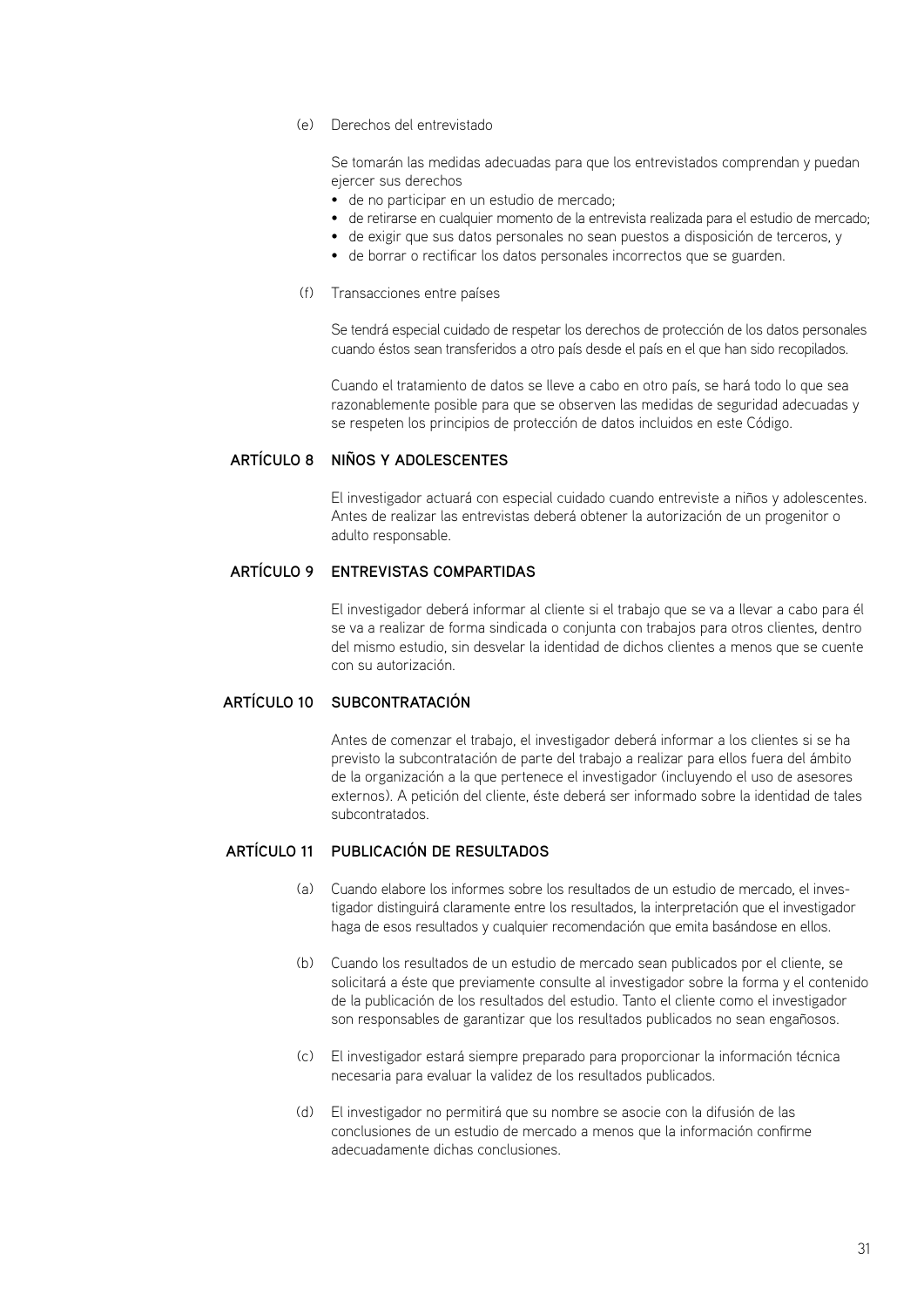## **ARTÍCULO 12 RE**

El investigador es responsable de comprobar que la investigación se lleve a cabo conforme a este Código, y de que los clientes y otras partes involucradas en la investigación expresen su acuerdo con el cumplimiento de sus requisitos.

## **Efecto de la reparación posterior a una infracción Artículo 13**

La corrección y/o posterior reparación adecuada de una infracción del Código por la parte responsable es deseable, pero no excusa a dicha parte de haber cometido la infracción.

## **ARTÍCULO 14 AP**

- El Código y los principios que lo componen deben ser adoptados y aplicados en el (a) ámbito nacional e internacional por los organismos autorreguladores locales, nacionales o regionales competentes. El Código también debe ser aplicado, cuando corresponda, por todas las organizaciones, empresas y personas involucradas, y en todas las fases de un estudio de mercado.
- Los promotores, investigadores y clientes deben conocer el Código y otros documentos (b)autorreguladores pertinentes sobre la investigación de mercados y deben conocer asimismo la decisiones tomadas por el organismo autorregulador competente. Las consultas sobre la interpretación de los principios incluidos en este Código pueden dirigirse al Panel de Interpretación del Código de ICC o al Comité de Normas Profesionales de ESOMAR.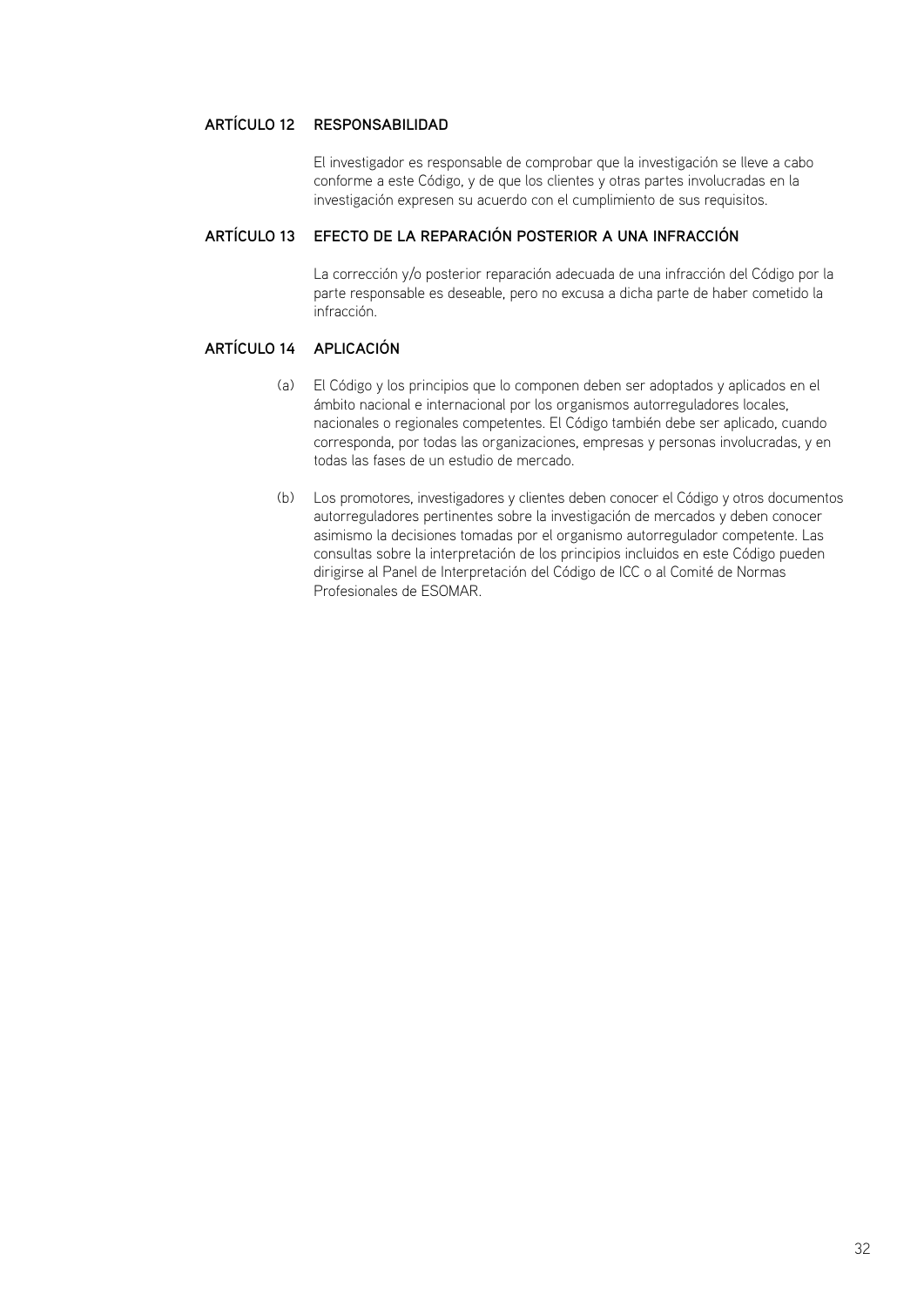ESOMAR is the world organisation for enabling better research into markets, consumers and societies.

With 5000 members in 100 countries, ESOMAR's aim is to promote the value of market and opinion research in illuminating real issues and bringing about effective decision-making.

To facilitate this ongoing dialogue, ESOMAR creates and manages a comprehensive programme of industry-specific and thematic conferences, publications and communications as well as actively advocating self-regulation and the worldwide code of practice.

## www.esomar.org

The International Chamber of Commerce (ICC) is the world business organization, a representative body that speaks with authority on behalf of enterprises from all sectors in every part of the world.

The fundamental mission of ICC is to promote cross-border trade and investment and the multilateral trading system, and to help business corporations meet the challenges and opportunities of globalization.

## www.iccwbo.org

**ICC International Chamber of Commerce** 38 Cours Albert 1er 75008 Paris, France Tel +33 1 4953 2828 Fax +33 1 4953 2859 E-mail webmaster@iccwbo.org www.iccwbo.org

## **ESOMAR**

Vondelstraat 172 1054 GV Amsterdam The Netherlands Tel +31 20 664 2141 Fax +31 20 664 2922 E-mail professional.standards@esomar.org www.esomar.org